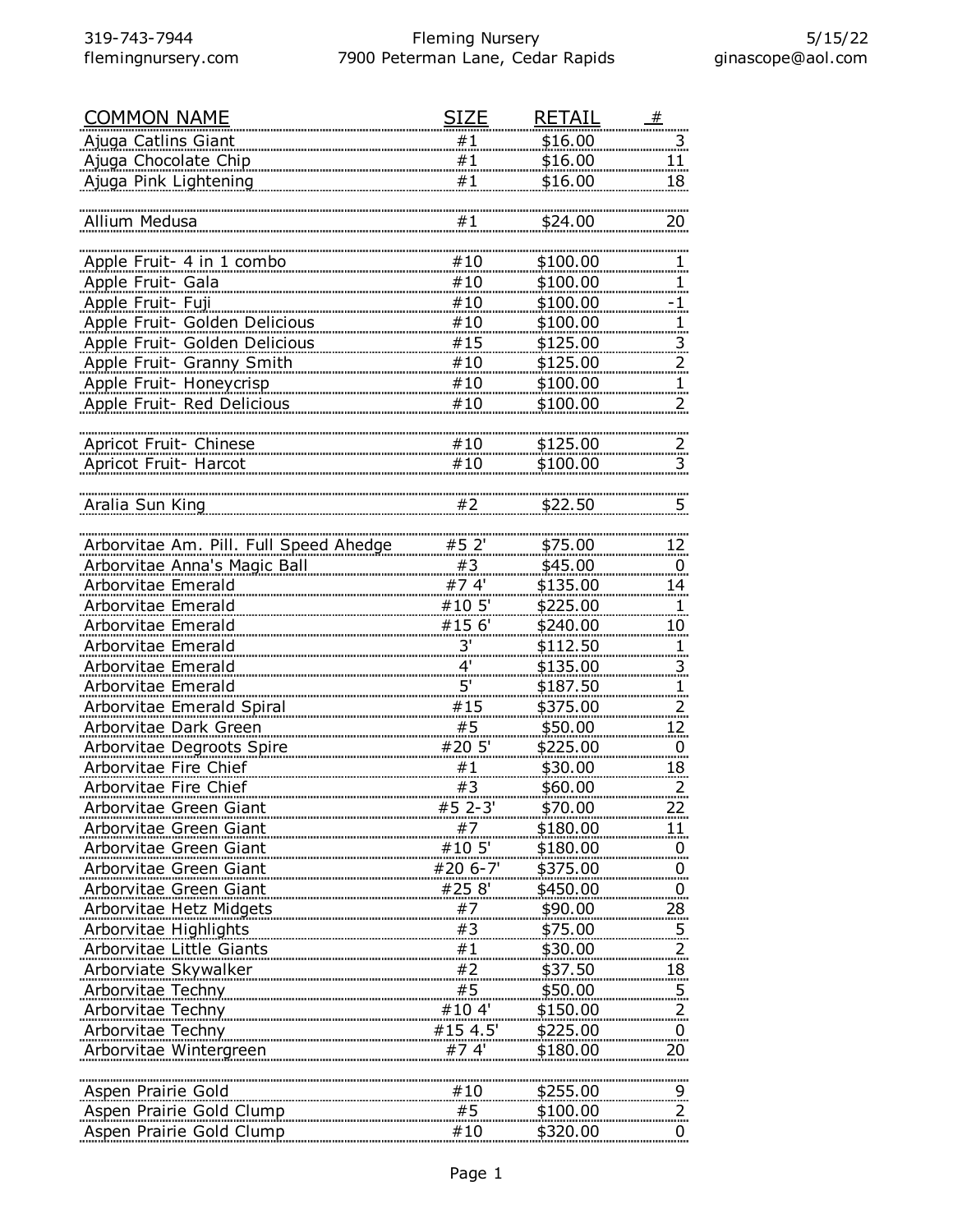| <b>COMMON NAME</b>                               | SIZE      | <b>RETAIL</b> | #                    |
|--------------------------------------------------|-----------|---------------|----------------------|
| <b>Aspen Quaking</b>                             | #5        | \$50.00       | $\overline{0}$       |
| <b>Aspen Quaking</b>                             | #7        | \$210.00      | 5                    |
| <b>Aspen Quaking</b>                             | #15 1.75" | \$300.00      | 1                    |
| Aspen Quaking                                    | #25 2.25" | \$450.00      | $\overline{5}$       |
| Aspen Quaking Clump                              | #20 9'    | \$450.00      | 3                    |
|                                                  |           |               |                      |
| Aster Grape Crush                                | #2        | \$18.00       | $\overline{1}$       |
| Aster Pink Crush                                 | #1        | \$18.00       | $\overline{3}$       |
| Aster Purple Dome                                | #2        | \$15.00       | 7                    |
| Aster Winston Churchill                          | #2        | \$15.00       | $\overline{0}$       |
| Aster Woods Pink                                 | #3        | \$15.00       | 3                    |
|                                                  |           |               |                      |
| Astilbe Bridal Veil- white                       | #2        | \$18.00       | $\overline{0}$       |
| Astilbe Chocolate Shogun                         | #1        | \$18.00       | $\overline{0}$       |
| Astilbe Deutschland                              | #1        | \$18.00       | $\overline{5}$       |
| Astilbe Fanal                                    | #2        | \$16.00       | 7                    |
| Astilbe Peach Blossom                            | #2        | \$18.00       | 8                    |
| Astilbe Rheinland- pink                          | #2        | \$21.00       | <u>23 </u>           |
| <b>Astilbe Spotlight</b>                         | #1        | \$18.00       | 1                    |
| Astilbe Volcano                                  | #1        | \$18.00       | 1                    |
| Astilbe Visions- Purple                          | #1        | \$18.00       | 20                   |
| Astilbe Visions- White                           | #1        | \$18.00       | 2                    |
|                                                  |           |               |                      |
| Azalea Hino Crimson                              | #1        | \$30.00       |                      |
| Azalea Orchid Lights                             | #5        | \$75.00       | $\overline{0}$       |
| Azalea Karen                                     | #2        | \$60.00       | $\overline{9}$<br>0  |
|                                                  |           |               |                      |
| <b>Bald Cypress</b>                              | #5        | \$60.00       | <u>10</u>            |
| <b>Bald Cypress</b>                              | #25       | \$450.00      | 15                   |
| Bald Cypress Lindseys Skyward                    | #30       | \$450.00      | $\overline{5}$       |
| <b>Bald Cypress Peve Minaret</b>                 | #10       | \$270.00      | $\overline{0}$       |
| <b>Bald Cypress Shawnee Brave</b>                | #7        | \$210.00      | $\overline{1}$       |
| Bald Cypress Shawnee Brave                       | #10       | \$225.00      | 0                    |
|                                                  |           |               |                      |
| Baptisia False Indigo                            | #1        | \$16.00       | $\overline{5}$       |
| Baptisia Lemon Meringue                          | #2        | \$16.00       |                      |
|                                                  |           |               |                      |
| Barberry Concorde                                | #2        | \$52.50       | $10 \,$              |
| <b>Barberry Crimson Pygmy</b>                    | #2        | \$45.00       | 15 <sub>1</sub>      |
| <b>Barberry Golden Beret</b>                     | #5        | \$60.00       |                      |
| Barberry Golden Jackpot                          | $\# \, 1$ | \$30.00       | <u> 10</u>           |
| Barberry Orange Rocket                           | #3        | \$45.00       | 7<br>3               |
|                                                  |           |               |                      |
|                                                  |           |               |                      |
| <b>Birch Cesky Gold</b><br>Birch Dura Heat Clump | #5<br>#15 | \$90.00       | 6                    |
|                                                  |           | \$300.00      | $\overline{0}$<br>11 |
| <b>Birch Heritage Clump</b>                      | #5        | \$75.00       |                      |
| Birch Heritage Clump                             | #76'      | \$210.00      | $\overline{0}$       |
| Birch Heritage Clump                             | #10       | \$255.00      | $\overline{0}$       |
| <b>Birch Heritage Clump</b>                      | #159'     | \$300.00      | $\overline{0}$       |
| Birch Heritage Single Stem                       | #7        | \$210.00      | $\overline{0}$       |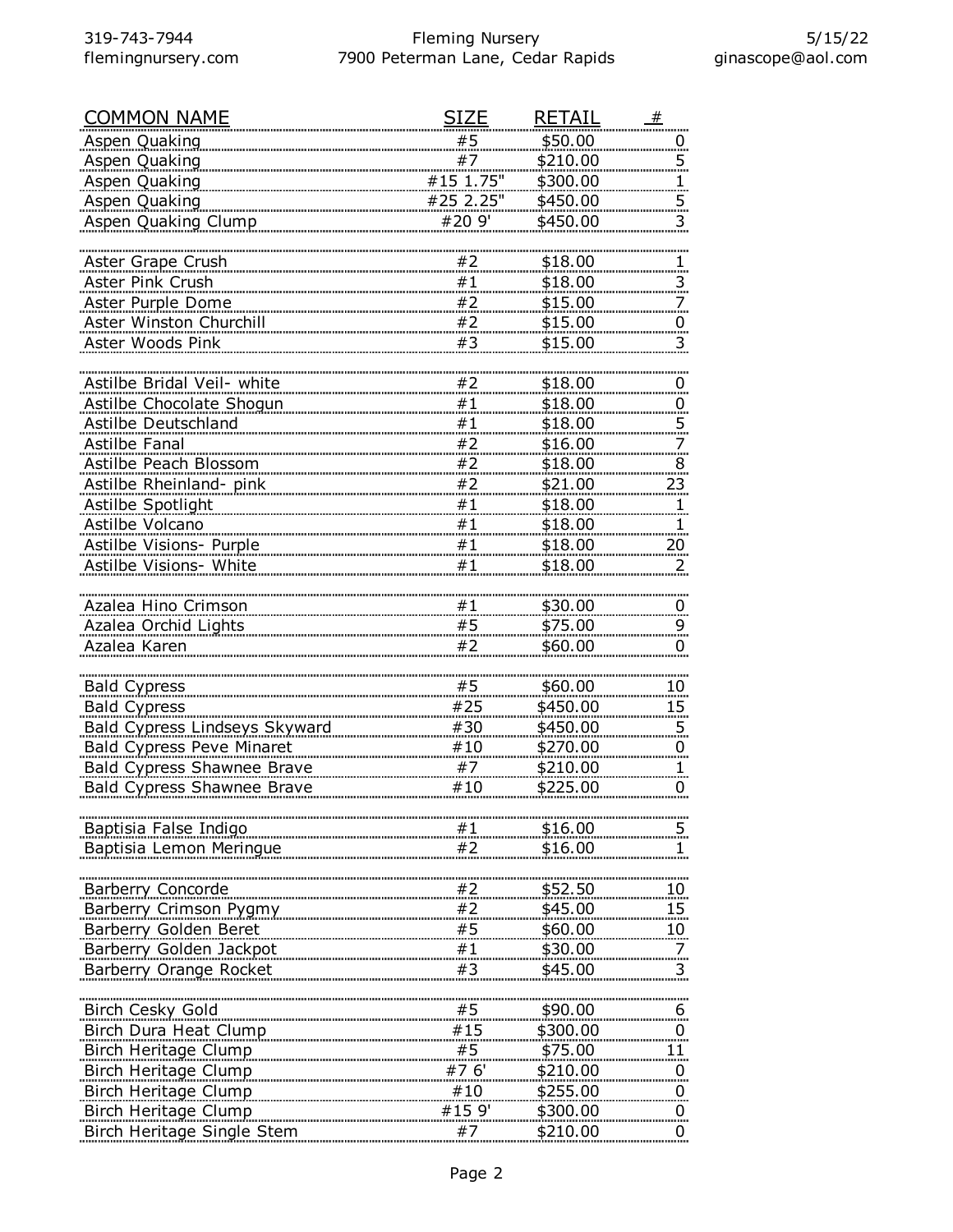| <b>COMMON NAME</b>                  | SIZE      | <b>RETAIL</b>  | #                   |
|-------------------------------------|-----------|----------------|---------------------|
| Birch Heritage Single Stem          | #15 2"    | \$337.50       | 8                   |
| Birch Heritage Single Stem          | #25 2-3"  | \$450.00       | 7                   |
| Bich Parkland Pillar                | #7        | \$210.00       | 6                   |
| Birch Renaissance Reflection        | #7        | \$225.00       | 2.                  |
| Birch River Clump                   | 8'        | \$300.00       | 6                   |
| Birch River Clump                   | #5        | \$50.00        | $\overline{9}$      |
| <b>Birch River Clump</b>            | #10       | \$255.00       | $\overline{5}$      |
| <b>Birch River Tree</b>             | #15 2"    | \$300.00       | 6                   |
| Birch Royal Frost                   | #15 10'   | \$375.00       | 6                   |
| Birch Whitespire Clump              | #10       | \$255.00       | 10                  |
| Birch Whitespire Clump              | #15       | \$300.00       | $\overline{1}$      |
| Birch Whitespire Clump              | 12'       | \$450.00       |                     |
| Birch Young's Weeping               | #10       | \$300.00       |                     |
|                                     |           |                | 2.                  |
| <b>Black Eyed Susan Goldstrum</b>   | #1        | \$15.00        | 32                  |
|                                     |           |                |                     |
| <b>Black Gum</b>                    | #5        | \$75.00        | 5                   |
| Black Gum Afterburner               | #5        | \$75.00        | $\overline{0}$      |
| Black Gum Afterburner               | #25 2.25" | \$450.00       |                     |
| <b>Black Gum Majestic</b>           | #25 2.5"  | \$475.00       | $\overline{0}$<br>5 |
|                                     |           |                |                     |
| <b>Bleeding Heart</b>               | #1        | \$22.50        | 10                  |
|                                     |           |                |                     |
| <b>Bluebeard Dark Knight</b>        | #2        | \$37.50        | 15 <sub>1</sub>     |
| Bluebeard La Barbe Blue             | #1        | \$22.50        |                     |
| <b>Bluebeard Pavillion Pink</b>     | #2        | \$18.00        | 8                   |
| <b>Bluebeard Midnight</b>           | #2        | \$37.50        | 9<br>$\overline{2}$ |
|                                     |           |                |                     |
| <b>Blueberry Blue Crop</b>          | #2        | \$30.00        |                     |
| Blueberry Blue Jay                  | #2        | \$30.00        | 3                   |
| Blueberry Chippewa                  | #2        | \$25.00        | $\overline{5}$      |
|                                     | #2        |                | $\overline{6}$<br>3 |
| <b>Blueberry Elliot</b>             |           | \$30.00        |                     |
|                                     |           |                |                     |
| <u>Blue Beech American Hornbeam</u> | #5        | <u>\$75.00</u> | $8 \overline{)}$    |
| Blue Beech American Hornbeam        | #7        | \$225.00       | $\overline{0}$      |
| Blue Beech American Hornbeam        | #15       | \$255.00       |                     |
| Blue Beech Native Flame             | #10       | \$300.00       | 4                   |
|                                     |           |                |                     |
| Boxwood Chicagoland                 | #1        | \$30.00        | $\overline{5}$ .    |
| Boxwood Green Mountain              | #2        | \$60.00        | 9                   |
| Boxwood Green Velvet                | #2        | \$52.50        | 125                 |
| Boxwood Green Velvet                | #5        | \$75.00        | 10                  |
|                                     |           |                |                     |
| Buckeye Ohio                        | #5        | \$100.00       | 15                  |
|                                     |           |                |                     |
| Buckthorn Fineline Improved         | #2        | \$30.00        | 6                   |
| Buckthorn Fineline Improved         | #5        | \$75.00        | 22.                 |
|                                     |           |                |                     |
| <b>Burning Bush</b>                 | #5        | \$60.00        | 2.                  |
| <b>Burning Bush</b>                 | #7        | \$75.00        | 6                   |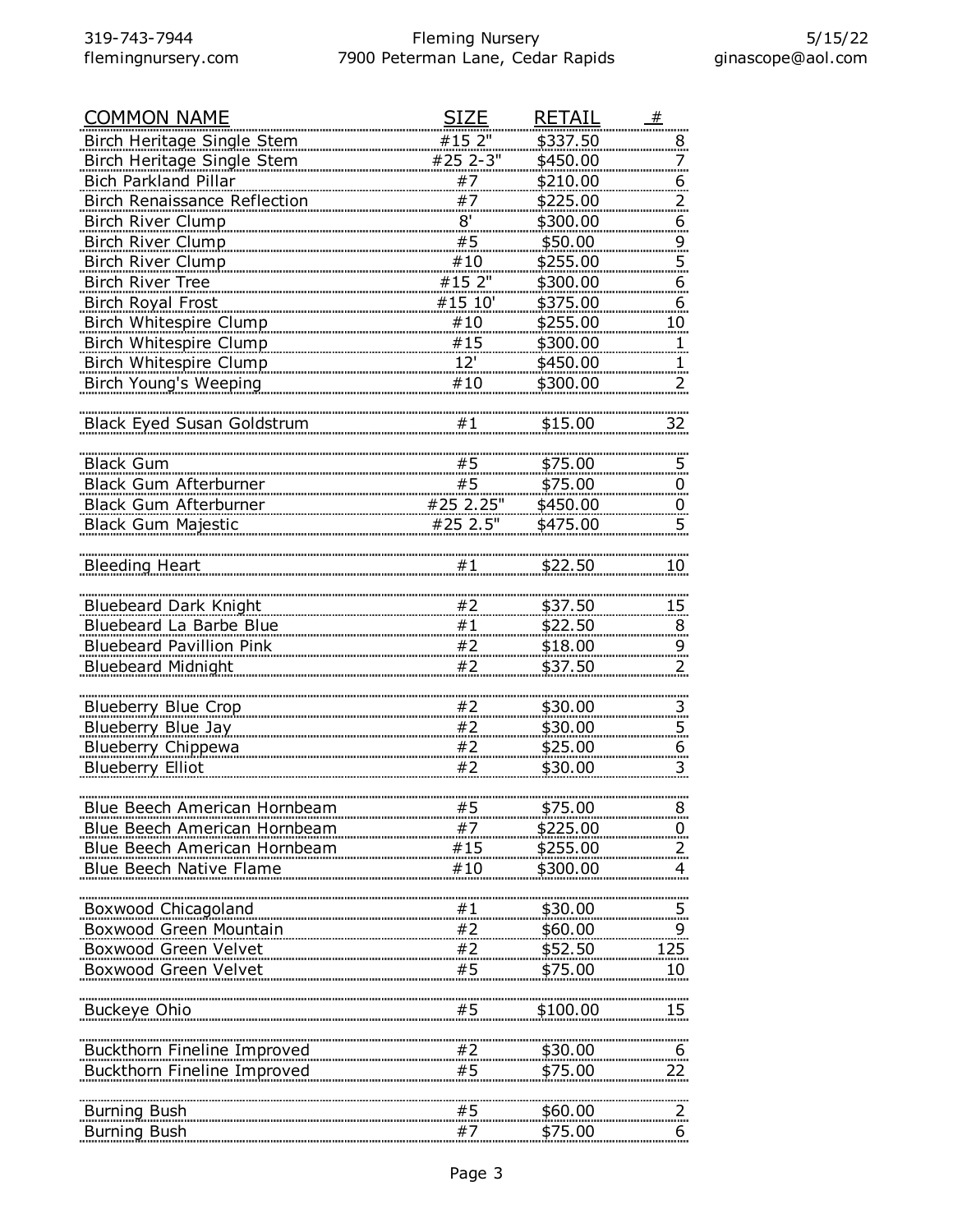| <b>COMMON NAME</b>                    | SIZE   | <b>RETAIL</b> | #                                         |
|---------------------------------------|--------|---------------|-------------------------------------------|
| <b>Burning Bush</b>                   | #10    | \$120.00      | 5                                         |
|                                       |        |               |                                           |
| Butterfly Bush Petite Purple          | #2     | \$30.00       | $\overline{z}$                            |
| <b>Butterfly Bush Pugster Blue</b>    | #5     | \$60.00       | $\overline{0}$                            |
| <b>Butterfly Bush Sky Blue</b>        | #1     | \$30.00       | 0                                         |
| Butterfly Bush Tutti Fruity           | #5     | \$52.50       | 10 <sub>1</sub>                           |
|                                       |        |               |                                           |
| Butterfly Flower Hello Yellow         | #1     | \$15.00       | 5                                         |
| <b>Butterfly Flower Ice Ballet</b>    | #1     | \$15.00       | 4                                         |
|                                       |        |               |                                           |
| Cardinal Flower Great Blue            | #2     | \$18.00       | 11                                        |
|                                       |        |               |                                           |
| Catalpa Northern                      | #7     | \$210.00      | $\overline{0}$                            |
| Catalpa Northern                      | #10    | \$255.00      | 7                                         |
| Catalpa Northern                      | #20    | \$450.00      |                                           |
| Catalpa Northern                      | #25    | \$475.00      | $\overline{4}$<br>$\overline{\mathbf{3}}$ |
|                                       |        |               |                                           |
| <b>Catmint Cat's Pajamas</b>          | #1     | \$15.00       |                                           |
| Catmint Kitten Around                 | #1     | \$15.00       | <u>10</u><br>10                           |
| <b>Catmint Walkers Low</b>            | #1     | \$18.00       | 15                                        |
|                                       | #2     | \$18.00       |                                           |
| Catmint Whisper Pink                  |        |               | 12                                        |
|                                       | #10    |               |                                           |
| Cherry Fruit- Bing                    |        | \$100.00      | $\overline{0}$                            |
| Cherry Fruit- Montmorency             | #10    | \$100.00      | 0                                         |
|                                       |        |               |                                           |
| Cherry Akebono                        | #7     | \$100.00      | $\overline{4}$                            |
| Cherry Pink Flair                     | #15 2" | \$300.00      | $\overline{z}$                            |
| Cherry Double Weeping Rosebud         | #7     | \$180.00      | 1.                                        |
| Cherry Snow Fountains                 | #10    | \$240.00      |                                           |
|                                       |        |               |                                           |
| Chestnut American                     | #7     | \$210.00      | 6                                         |
| Chestnut Autumn Splendor              | #5     | \$100.00      | 16                                        |
| Chestnut Briotti                      | #15    | \$450.00      | $\overline{0}$                            |
| Chestnur Ft McNair                    | #5     | \$100.00      | 2.                                        |
| Chestnur Ft McNair                    | #15    | \$450.00      |                                           |
|                                       |        |               |                                           |
| Chokeberry Black                      |        | \$30.00       | $6 \overline{6}$                          |
| Chokeberry Low Scape Tree #10         |        | \$270.00      | $\frac{2}{2}$                             |
| Chokeberry Red                        | #5     | \$75.00       | $\overline{8}$                            |
| Chokeberry Viking                     | #5     | \$45.00       | 8                                         |
|                                       |        |               |                                           |
| Chokecherry Canada Red 10 100 100 100 |        | \$255.00      |                                           |
| Chokecherry Canada Red                | #15    | \$300.00      | 5                                         |
|                                       |        |               |                                           |
| <b>Clematis Mystic Gem</b>            | #1     | \$30.00       |                                           |
|                                       |        |               |                                           |
| Clethra Hummingbird                   |        | \$60.00       | 2                                         |
| Clethra Ruby Spice                    | #5     | \$60.00       | 18                                        |
|                                       |        |               |                                           |
| Columbine- various                    | #1     | \$15.00       | $\frac{3}{2}$                             |
|                                       |        |               |                                           |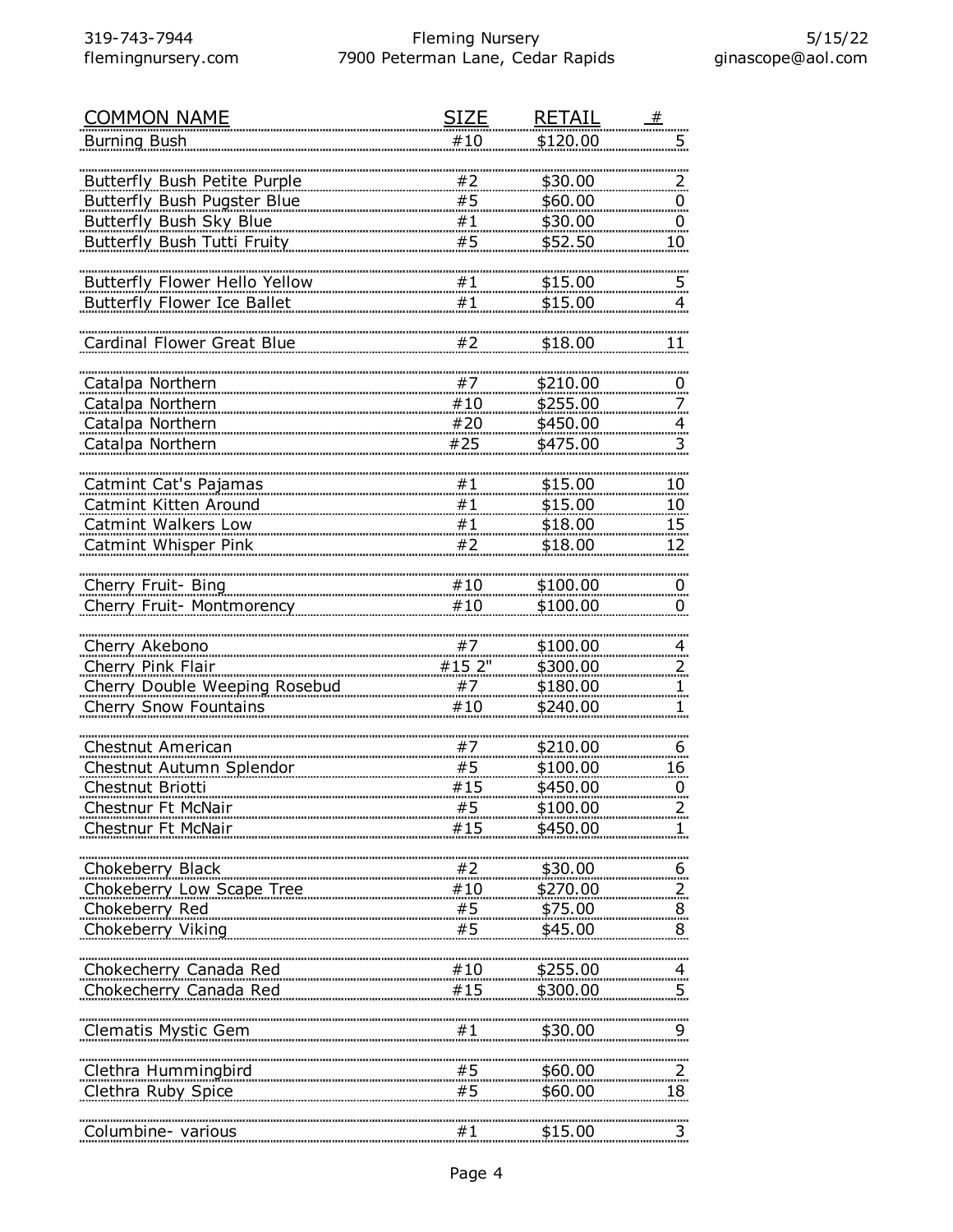| COMMON NAME                     | SI7F  | <b>RETAIL</b>   | 一生                       |
|---------------------------------|-------|-----------------|--------------------------|
|                                 |       |                 |                          |
| Coneflower Adobe Orange         | #2    | \$22.50         | 0                        |
| Coneflower Artisan Orange       | #1    | \$18.00         | $\overline{4}$           |
| Coneflower Cara Mio Yellow      | #1    | \$18.00         | 7                        |
| Coneflower Colorific            | #1    | \$22.50         | 0                        |
| Coneflower Flamingo Orange      | #1    | \$22.50         | 14                       |
| Coneflower Ginger Prima         | #1    | \$18.00         | $\overline{z}$           |
| Coneflower Kismet Raspberry     | #1    | \$22.50         | 6                        |
| Coneflower Kismet Yellow        | #1    | \$18.00         | 4                        |
| <b>Coneflower Purple Magnus</b> | #1    | \$18.00         | $\overline{0}$           |
| Coneflower Ruby Star            | #1    | \$22.50         | $\overline{3}$           |
| Coneflower Salsa Red            | #1    | <u>\$22.50</u>  | $\overline{\phantom{a}}$ |
| Coneflower Sombrero Orange      | #1    | \$22.50         | 1                        |
| Coneflower Sunny Days           | #1    | \$22.50         | 30                       |
|                                 |       |                 |                          |
| <b>Coralbell Caramel</b>        | #1    | \$22.50         | 10                       |
| Coralbell Dark N Bright         | #1    | \$18.00         | 18                       |
| Coralbell Fire Alarm            | #1    | \$18.00         | $\overline{z}$           |
| Coralbell Georgia Peach         | #2    | \$18.00         | $\overline{z}$           |
| Coralbell Lava Lamp             | #2    | \$18.00         | $\overline{4}$           |
| Coralbell Lemon Supreme         | #2    | \$18.00         | 6                        |
| Coralbell Midnight Rose         | #2    | \$18.00         | <u><sub>6</sub></u>      |
| Coralbell Obsidian              | #2    | \$18.00         | $\overline{z}$           |
| Coralbell Purple Palace         | #1    | \$15.00         | <u>27 </u>               |
| Coralbell Purple Palace         | #2    | \$15.00         | <u>23</u>                |
| Coralbell Ruby Bells            | #1    | \$18.00         | 0                        |
| Coralbell Southern Comfort      | #1    | \$22.50         | 12                       |
| Coralbell Spicey Lime           | #1    | \$18.00         | $\overline{0}$           |
| <b>Coralbell Timeless Glow</b>  | #2    | \$18.00         | 17                       |
| Coralbell Twist of Lime         | #2    | \$18.00         | 4                        |
|                                 |       |                 |                          |
| Coreopsis Bright Touch          | #1    | \$15.00         | 3                        |
| Coreopsis Jethro Tull           | #1    | \$15.00         | 30                       |
| Coreopsis Moonbeam              | #2    | <u>\$15.00</u>  | $\overline{0}$           |
| <b>Coreopsis Rose</b>           | #2    | \$15.00         | 5                        |
| Coreopsis Sunstar Rose          | #1    | \$15.00         | <u>1</u>                 |
| Coreopsis Zagreb                | #1    | \$15.00         | 38                       |
|                                 |       |                 |                          |
| Crab Adirondack (red)           | #10   | \$270.00        | $\overline{0}$           |
| Crab Coralburst (red)           | #10   | \$240.00        | $\overline{\mathbf{3}}$  |
| Crab Golden Raindrops (white)   | #10   | \$225.00        | $\overline{5}$           |
| Crab Golden Raindrops           | 1.5"  | <u>\$262.50</u> |                          |
| .<br>Crab Golden Raindrops      | 1.75" | \$300.00        | $\overline{0}$           |
| Crab Golden Raindrops           | 2"    | \$337.50        | $\overline{0}$           |
| Crab Golden Raindrops           | 2.25" | \$375.00        | $\overline{0}$           |
|                                 | #15   |                 | $\overline{0}$           |
| Crab Lollipop (white patio)     |       | \$300.00        | $\overline{3}$           |
| Crab Louisa (weeping)           |       | \$300.00        | $\mathbf{1}$             |
| Crab Perfect Purple (pink)      | #7    | \$210.00        | 7                        |
| Crab Prairiefire (red)          | #7    | \$100.00        | 1                        |

Crab Royal Gem (red patio) #15 \$300.00 0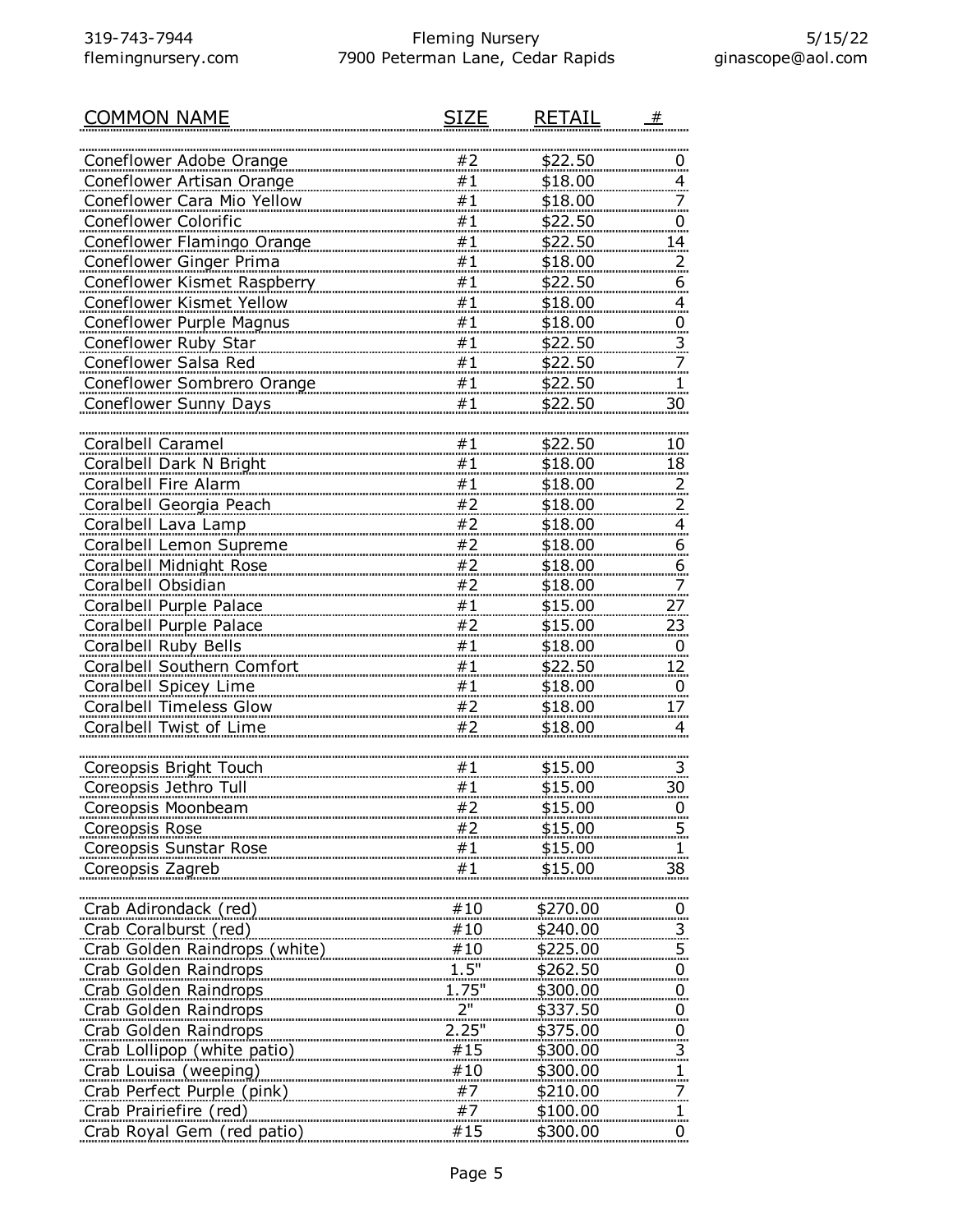| <u>COMMON NAME</u>                                                         | <u>SIZE</u>       | <b>RETAIL</b>             | #                       |
|----------------------------------------------------------------------------|-------------------|---------------------------|-------------------------|
| Crab Royal Raindrops (pink)                                                | #5                | \$50.00                   | 49                      |
| Crab Royal Raindrops                                                       | #7                | \$210.00                  | 5.                      |
| Crab Royal Raindrops                                                       | #10               | \$225.00                  | 8                       |
| Crab Royal Raindrops                                                       | #15               | \$262.50                  | 6                       |
| Crab Royal Raindrops                                                       | <u>1.75"</u>      | \$300.00                  | 0                       |
| Crab Royal Raindrops                                                       | 2"                | \$337.50                  | .<br>$\overline{0}$     |
| Crab Raspberry Spear (pink)                                                | #20               | \$450.00                  | $\overline{2}$          |
| Crab Showtime (pink)                                                       | #15 1.75"         | \$300.00                  |                         |
|                                                                            | #7                | \$210.00                  | 3.                      |
| Crab Snowcrystal (white, fruitless)<br>Crab Spring Snow (white, fruitless) | #10               |                           | 1.                      |
|                                                                            |                   | \$255.00                  | $\overline{3}$<br>6     |
| Crab Starlite (white)                                                      | #15 2"            | \$300.00                  |                         |
| Crab Sugartyme (white)                                                     | #10               | \$255.00                  | <u>7.</u>               |
| Crab Sugartyme                                                             | #15/20 2"         | \$337.50                  | 2.                      |
| Crab Sugartyme                                                             | 2"                | \$337.50                  | 4<br>aine.              |
| Crab Sugartyme                                                             | 2.25"             | \$375.00                  | 7.                      |
| Crab Sugartyme                                                             | 2.5"              | \$412.50                  | $\overline{3}$          |
| Crab Sugartyme                                                             | 2.75"             | \$450.00                  |                         |
| Crab Tina (white patio)                                                    | #7                | \$100.00                  | 2.                      |
| Crab Tina                                                                  | #15 2"            | \$300.00                  | 2.                      |
| Crab Velvet Pillar (pink)                                                  | #10               | \$255.00                  | 0                       |
| Crab Velvet Pillar                                                         | #15 2.25"         | \$300.00                  | $\overline{0}$          |
| Crab Velvet Pillar                                                         | #25               | \$360.00                  | 4                       |
|                                                                            |                   |                           |                         |
| Cypress Baby Blue                                                          | #5                | \$105.00                  |                         |
| Cypress Golden Charm                                                       | #1                | \$30.00                   | 8                       |
| Cypress Golden Charm                                                       | #2                | \$60.00                   | 22.                     |
| <b>Cypress Kings Gold</b>                                                  | #3                | \$60.00                   | 2.                      |
| Cypress Russian                                                            | #5                | \$75.00                   | 2                       |
|                                                                            |                   |                           |                         |
| Daisy Coconut                                                              | #1                | \$18.00                   |                         |
| Daisy Crazy                                                                | #1                | \$18.00                   | 2.                      |
| Daisy Cream Puff                                                           |                   | \$18.00                   |                         |
| Daisy Lemon Puff                                                           | $\frac{\#2}{\#1}$ |                           | 3.                      |
|                                                                            | #2                | <u>\$18.00</u><br>\$18.00 | 5.<br>1.                |
| Daisy Madonna                                                              |                   |                           |                         |
| Daisy Shortstop                                                            | #1                | \$18.00                   |                         |
| Daisy Whitecap                                                             | #2                | \$18.00                   |                         |
|                                                                            |                   |                           |                         |
| Dawn Redwood                                                               | #5                | \$60.00                   | 2.                      |
| Dawn Redwood                                                               | #7                | \$210.00                  | $\overline{0}$          |
| Dawn Redwood                                                               | #10               | \$225.00                  | $\overline{0}$          |
| Dawn Redwood                                                               | #25               | \$450.00                  | 5.                      |
| Dawn Redwood Gold Rush                                                     | #10               | \$225.00                  | 6                       |
|                                                                            |                   |                           |                         |
| Daylily Apricot Sparkles                                                   | #1                | \$18.00                   |                         |
| Daylily Blackthorne                                                        | #1                | \$18.00                   | 27                      |
| Daylily Everyday Cream                                                     | #1                | \$18.00                   | 2.                      |
| Daylily Everyday Pink Wing                                                 | #1                | <u>\$18.00</u>            | 5.                      |
| Daylily Dessert Flame                                                      | #1                | \$18.00                   | $\overline{\mathbf{3}}$ |
| Daylily Handwriting On The Wall                                            | #1                | \$18.00                   | 10 <sub>1</sub>         |
| Daylilly Happy Returns                                                     | #1                | \$18.00                   |                         |
|                                                                            |                   |                           |                         |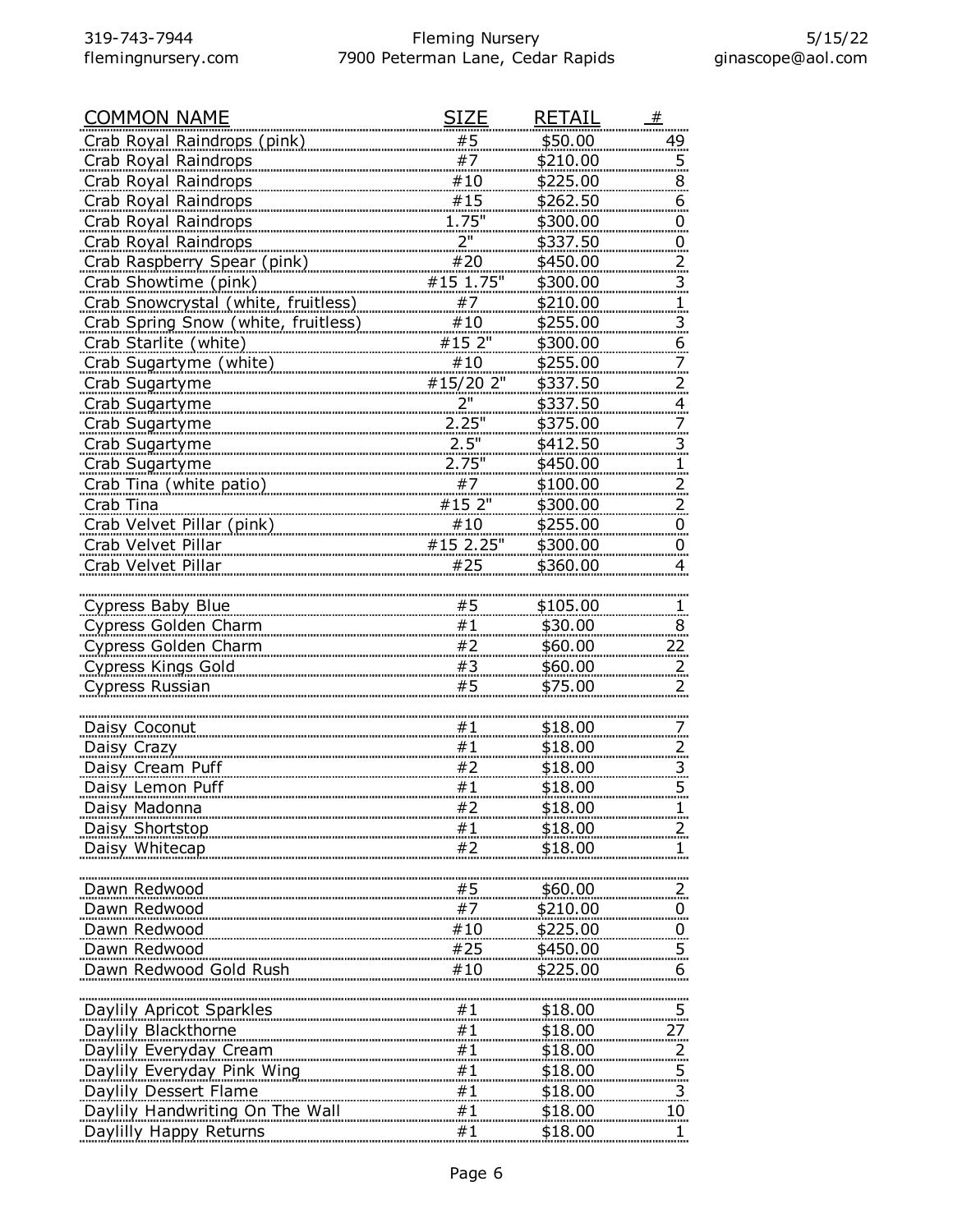| <b>COMMON NAME</b>                 | SIZE       | <b>RETAIL</b>  | #                       |
|------------------------------------|------------|----------------|-------------------------|
| Daylily Little Business            | #1         | \$18.00        | 10                      |
| Daylily Little Grapette            | #1         | \$18.00        | 31                      |
| Daylily Marque Moon                | #1         | \$18.00        |                         |
| Daylily Mini Pearl                 | #2         | \$18.00        | 2.                      |
| Daylily Orange Smoothie            | #1         | \$18.00        | $\overline{\mathbf{3}}$ |
| Daylily Pardon Me                  | #1         | \$18.00        | 4                       |
| Daylily Pink Playmate              | #1         | \$18.00        | $25 \overline{)}$       |
| Daylily Red Hot Returns            | #1         | \$18.00        |                         |
| Daylily Rosy Returns               | #2         | \$18.00        |                         |
| Daylilly Safron Skye               | #1         | \$18.00        | $\overline{5}$          |
| Daylily Sombrero Way               | #1         | \$18.00        | 4                       |
| Daylily Stella De Oro              | #1         | \$15.00        | 161                     |
| Daylilly Titan Skye                | #1         | \$18.00        | $\overline{\mathbf{3}}$ |
| Daylily When My Sweetheart Returns | #1         | \$18.00        | 11                      |
| Daylily Yellow Punch               | #1         | \$18.00        | 24                      |
|                                    |            |                |                         |
| Deutzia Nikko                      | #1         | \$30.00        | 6                       |
| Deutzia Nikko                      | #2         | \$60.00        | 6                       |
|                                    |            |                |                         |
| Dianthus Beauty Kahori             | #1         | \$15.00        | 11                      |
| Dianthus Firewitch                 | #1         | \$15.00        | $\overline{z}$          |
| Dianthus First Kiss                | #1         | \$15.00        | 6                       |
| Dianthus Supra Pink                | #1         | \$15.00        | 5.                      |
| Dianthus Watermelon                | #1         | \$15.00        |                         |
| Dianthus White Twinkle             | #1         | \$15.00        | ı                       |
|                                    |            |                |                         |
| Diervilla Butterfly                | #5         | \$60.00        | $\overline{0}$          |
| Diervilla Cool Splash              | #5         | \$75.00        | 0                       |
| Diervilla Kodiak Black             | #2         | \$37.50        | 0                       |
| Diervilla Kodiak Black             | #5         | \$75.00        | $\overline{0}$          |
| Diervilla Kodiak Orange            | #5         | \$60.00        | 0                       |
| Diervilla Night Glow               | #5         | \$75.00        | 17                      |
|                                    |            |                |                         |
| <u>Dogwood Bailey Red Twigged</u>  | #1         | <u>\$30.00</u> | 12,                     |
| Dogwood Bailey Red Twigged         | #5         | \$90.00        |                         |
| Dogwood Bud's Yellow               | #10        | \$120.00       | 10 <sub>1</sub>         |
| Dogwood Golden Glory Tree          | $\#7$      | \$240.00       | <u>.7.</u>              |
| Dogwood Ivory Halo                 | $#2$<br>#3 | \$52.50        | 16                      |
| Dogwood Kelsey Dwarf               |            | \$45.00        |                         |
| Dogwood Kelsey Dwarf               | #5         | \$60.00        | <u>17.</u>              |
| Dogwood Kousa Tree                 | #7.        | \$210.00       | $\frac{2}{\cdot}$       |
| Dogwood Neon Burst                 | #5         | \$75.00        | 14                      |
| Dogwood Pag. Tr. Big Choc. Chip    | #7         | \$225.00       | $\frac{0}{7}$           |
| Dogwood Pagoda Pistachio Multi     | #10        | \$225.00       |                         |
| Dogwood Prairiefire                | #1         | \$30.00        |                         |
| Dogwood Saffron Sentinel           | #7         | \$210.00       |                         |
|                                    |            |                |                         |
| Dragons Head Crystal White         | #1         | \$16.00        | 3.                      |
|                                    |            |                |                         |
| Elm Accolade                       | #5         | \$60.00        | 5.                      |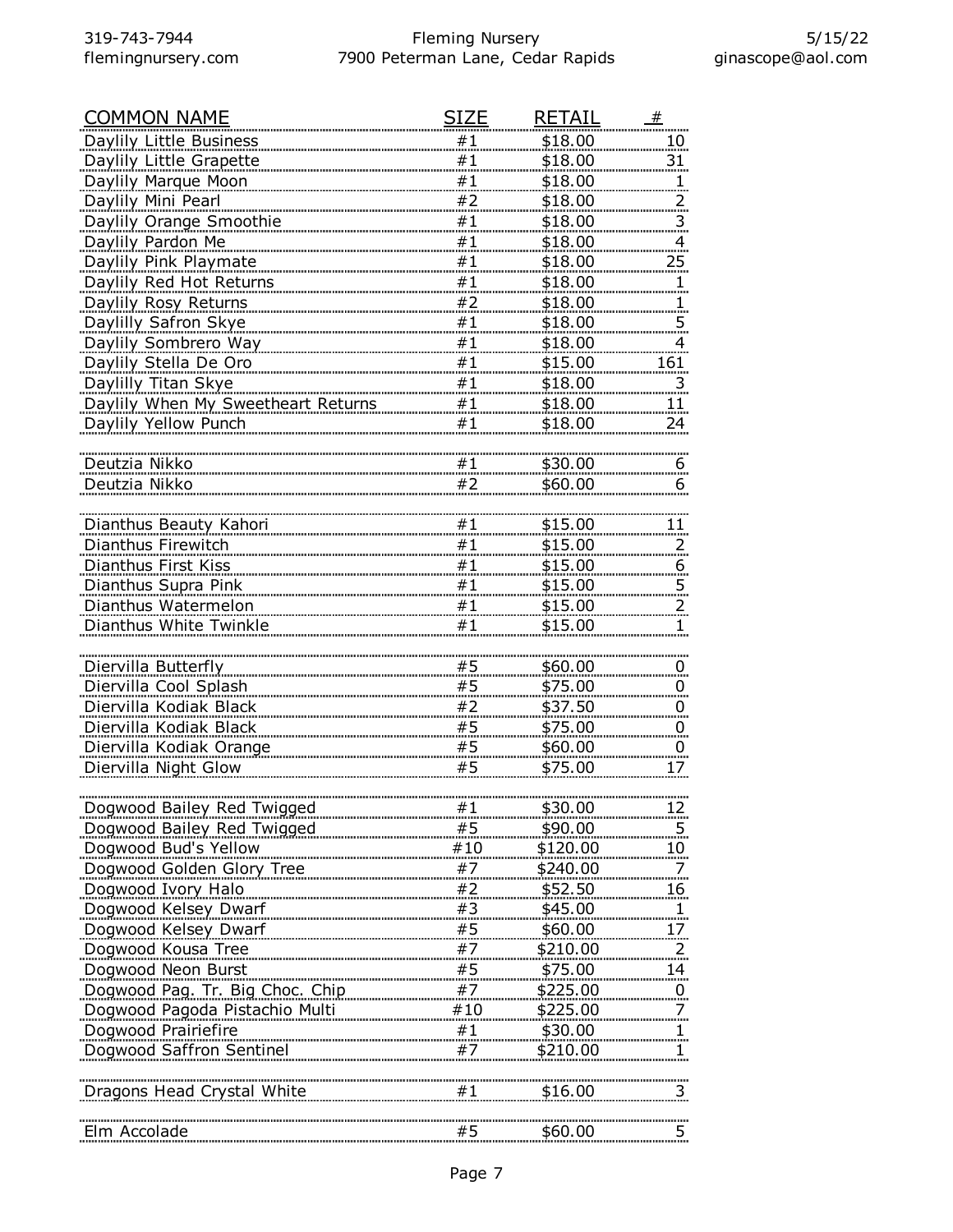| <b>COMMON NAME</b>             | <b>SIZE</b> | <b>RETAIL</b> | #                       |
|--------------------------------|-------------|---------------|-------------------------|
| Elm Accolade                   | #7          | \$210.00      | $\overline{0}$          |
| Elm Accolade                   | #10         | \$255.00      | $\overline{0}$          |
| Elm Frontier                   | #7          | \$210.00      | 3                       |
| Elm New Horizon                | #5          | \$50.00       | $\overline{5}$          |
| Elm New Horizon                | #15 2"      | \$300.00      | $\overline{0}$          |
| Elm New Horizon                | #25 2.5"    | \$450.00      | 1.                      |
| Elm Princeton                  | 2"          | \$337.50      | $\overline{5}$          |
| Elm Princeton                  | 2.5"        | \$412.50      |                         |
| Elm Princeton                  | #15 1.75"   | \$337.50      |                         |
| Elm Triumph                    | #5          | \$60.00       | 13                      |
| Elm Triumph                    | #10         | \$255.00      | $\overline{0}$          |
| Elm Triumph                    | #15 2"      | \$337.50      | $\overline{5}$          |
| Elm Valley Forge               | #15         | \$337.50      | 6                       |
|                                |             |               |                         |
| <b>Euonymus Emerald N Gold</b> | #1          | \$30.00       | $10 \,$                 |
| Euonymus Gold Splash           | #2          | \$30.00       | $\overline{0}$          |
| Euonymus Moonshadow            | #1          | \$30.00       | $\overline{\mathbf{3}}$ |
|                                |             |               |                         |
| Fern Painted                   | #1          | \$24.00       | 9                       |
| Fern Sword                     | #1          | \$18.00       | 20                      |
|                                |             |               |                         |
| Fir Balsam                     | #5          | \$50.00       |                         |
| Fir Candicans Concolor         | #5          | \$150.00      | 6                       |
| Fir Douglas                    | #5          | \$75.00       | 8                       |
| Fir Nordmans White             | #7          | \$150.00      | 6                       |
| Fir Nordmans White             | #15 3'      | \$337.50      | $\overline{0}$          |
|                                |             |               |                         |
| Forsythia Gold Tide            | #1          | \$30.00       | 10                      |
| Forsythia Magical Gold         | #3          | \$45.00       | 10 <sub>2</sub>         |
| Forsythia Northern Gold        | #3          | \$45.00       | 6                       |
|                                |             |               |                         |
| Gaillardia Arizona Apricot     | #2          | \$18.00       |                         |
| Gaillardia Arizona Sun         | #2          | \$18.00       | 10                      |
| Gaillardia Mesa Red            | #2          | \$18.00       |                         |
|                                |             |               |                         |
| Geranium Rozanne               | #2          | \$22.50       |                         |
|                                |             |               |                         |
| Ginkgo Autumn Gold             | #5          | \$75.00       |                         |
| Ginkgo Autumn Gold             | #7          | \$225.00      |                         |
| Ginkgo Autumn Gold             | #10         | \$300.00      | $\overline{0}$          |
| Ginkgo Presidential Gold       | #10         | \$300.00      | $\overline{4}$          |
| <br>Ginkgo Princeton Sentry    | #15         | \$375.00      |                         |
| Ginkgo Princeton Sentry        | #25         | \$475.00      | 2                       |
|                                |             |               |                         |
| Golden Raintree                | #7          | \$150.00      |                         |
| Golden Raintree                | #10         | \$210.00      |                         |
|                                |             |               |                         |
| Grass All Gold                 | #2          | \$30.00       | $\overline{0}$          |
| Grass Avalanche                | #1          | \$24.00       | 8                       |
| Grass Big Bluestem             | #2          | \$24.00       |                         |
|                                |             |               |                         |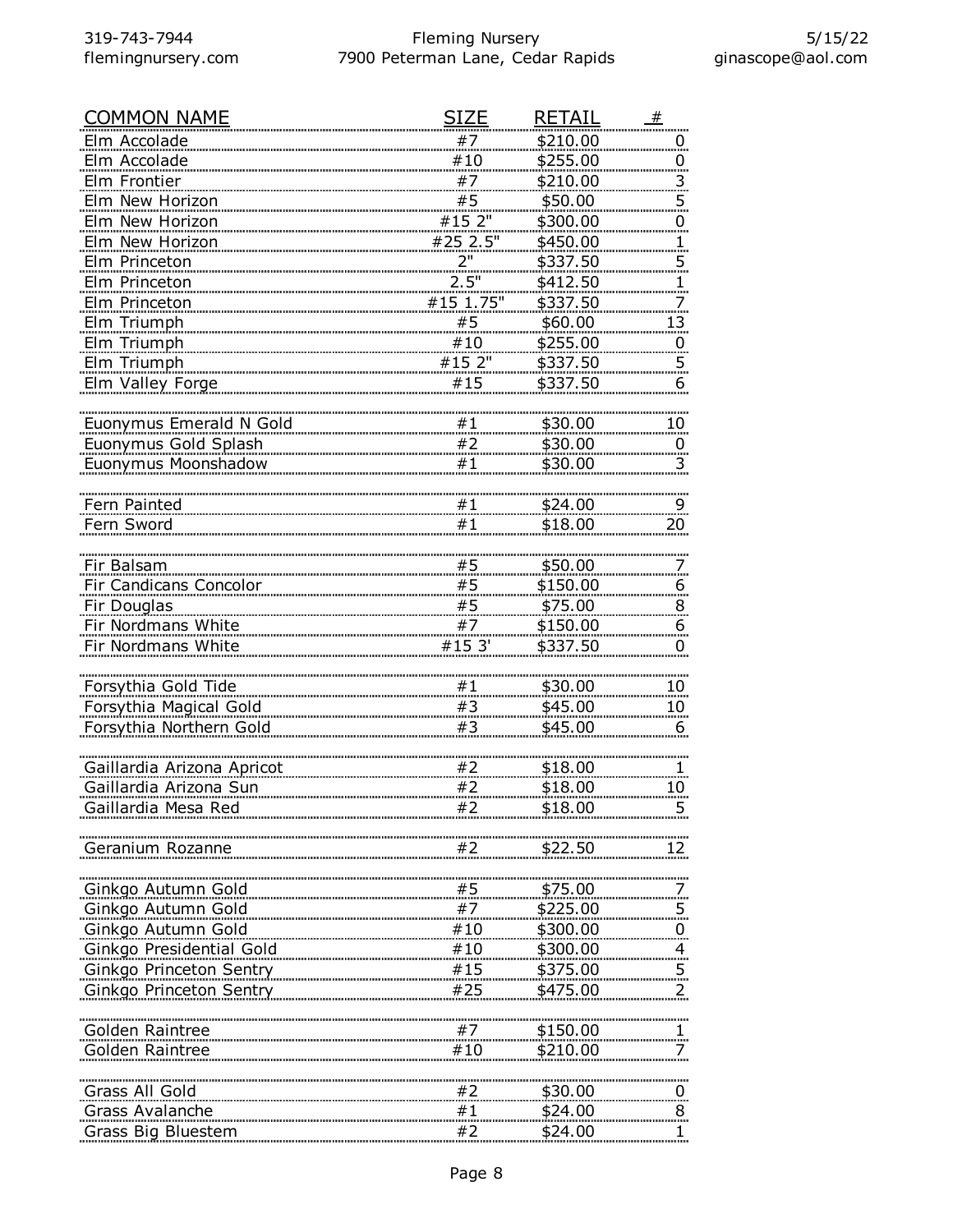| <b>COMMON NAME</b>                 | SIZE                                        | <b>RETAIL</b>  | #                       |
|------------------------------------|---------------------------------------------|----------------|-------------------------|
| Grass Big Bluestem Blackhawks      | #5                                          | \$60.00        | 11                      |
| Grass Blue Oat                     | #2                                          | \$24.00        |                         |
| Grass Blue Fountain                | #2                                          | \$24.00        | 6                       |
| Grass Cosmopolitan                 | #2                                          | \$24.00        | 10                      |
| Grass Dwarf Fountain               | #1                                          | \$24.00        | $\overline{3}$          |
| Grass El Dorado                    | #2                                          | \$24.00        | 15                      |
| Grass Everillo                     | #2                                          | \$30.00        | <u>20</u>               |
| <b>Grass Fire Dragon</b>           | $\begin{array}{c} \n#1 \\ \#2\n\end{array}$ | \$24.00        | $\overline{34}$         |
| <b>Grass Firefox</b>               |                                             | \$24.00        | 12                      |
| Grass Flame                        | #2                                          | \$24.00        | $15 \overline{)}$       |
| Grass Giant Maiden                 | #7                                          | \$60.00        | 0                       |
| <b>Grass Ginger Love</b>           | #2                                          | \$37.50        | 14                      |
| Grass Golden Bowles                | #1                                          | \$24.00        | $\mathbf{0}$            |
| Grass Hakone                       | #1                                          | \$24.00        | 0                       |
| Grass Hameln                       | #1                                          | \$24.00        |                         |
| <b>Grass Heavy Metal</b>           | #3                                          | \$45.00        | 8                       |
| Grass Karl Forester                | #1                                          | \$24.00        | 41                      |
| Grass Karl Forester                | #3                                          | \$37.50        | 66                      |
| Grass Korean Feather Reed          | #2                                          | \$24.00        | <u>12.</u>              |
| <b>Grass Korean Feather Reed</b>   | #5                                          | \$60.00        | <u>10</u>               |
| Grass L. Bluestem Prairie Blues    | #1                                          | \$24.00        | 3                       |
| Grass L. Bluestem Prairie Blues    | #3                                          | \$45.00        | 0                       |
| Grass L. Bluestem Standing Ovation | #1                                          | \$24.00        | 0                       |
| Grass L. Bluestem Standing Ovation | #3                                          | \$37.50        | 0                       |
| Grass Maiden                       | #1                                          | \$24.00        | 25                      |
| Grass Maiden Dwarf Yakushima       | #1                                          | \$24.00        | 12                      |
| Grass Maiden Huron Sunrise         | #2                                          | \$24.00        |                         |
| Grass Maiden Huron Sunrise         | #5                                          | \$45.00        | 9                       |
| Grass Morning Light                | #1                                          | \$24.00        | $\overline{\mathbf{3}}$ |
| <b>Grass Little Kitten</b>         | #3                                          | \$45.00        | 10                      |
| <b>Grass Northwind</b>             | #1                                          | \$24.00        | <u>38</u>               |
| Grass Overdam                      | #2                                          | \$24.00        | 30                      |
| Grass Porcupine                    | #1                                          | <u>\$24.00</u> | 4                       |
| <u>Grass Prairie Dropseed</u>      | #2                                          | \$24.00        |                         |
| Grass Raven Pompass                | #1                                          | \$24.00        | <u>10 </u>              |
| Grass Raven Pompass                | #5                                          | \$60.00        | 13                      |
| <b>Grass Red Silver</b>            | $#1$<br>$#1$<br>$#2$                        | \$24.00        | 10 <sub>1</sub>         |
| Grass Shenandoah Switch            |                                             | \$24.00        |                         |
| Grass Strawberry and Cream Ribbon  |                                             | \$24.00        |                         |
| Grass Zebra                        | #3                                          | \$37.50        | 14                      |
|                                    |                                             |                |                         |
| Hackberry                          | #5                                          | \$60.00        |                         |
| Hackberry                          | #7                                          | \$165.00       | $\overline{0}$          |
| Hackberry                          | $#15$ 1.75"                                 | \$337.50       | <u>10 </u>              |
|                                    | #10                                         | \$300.00       |                         |
|                                    |                                             |                |                         |
| Hardy Rubber Tree                  | $#15$ 1.5"                                  | \$300.00       | $\overline{0}$          |
|                                    |                                             |                |                         |
| Hellenium Sunflower Sombrero       | #1                                          | \$18.00        |                         |
|                                    |                                             |                |                         |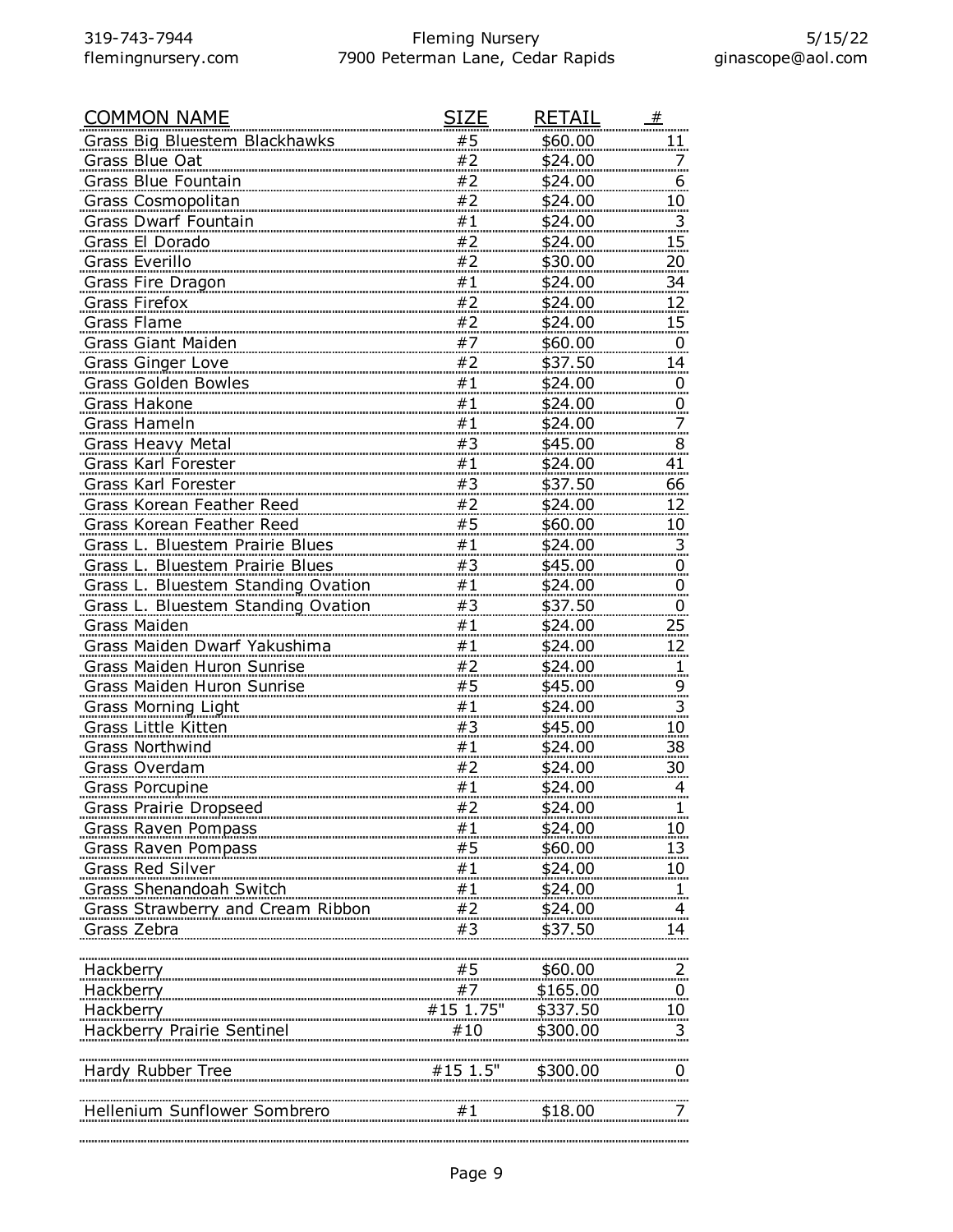| <b>COMMON NAME</b>                | SIZE | <b>RETAIL</b>  | #                        |
|-----------------------------------|------|----------------|--------------------------|
| Hemlock Canadian                  | #10  | \$225.00       | 2                        |
| Hemlock Emerald Fountain          | #15  | \$270.00       |                          |
|                                   |      |                |                          |
| Hibiscus Cherry Chocolatte        | #5   | \$45.00        | 5                        |
|                                   |      |                |                          |
| Hickory Shagbark                  | #7   | \$225.00       | 1                        |
|                                   |      |                |                          |
| Holly Mr Poppins (male)           | #3   | \$60.00        | $\overline{\mathbf{3}}$  |
| Holly Berry Poppins (female)      | #3   | \$60.00        | 3                        |
|                                   |      |                |                          |
| Honeyberry Eisbar, Sugar Mountain | #1   | \$20.00        | 17                       |
|                                   |      |                |                          |
| Hornbeam Frans Fontaine           | #5   | \$60.00        |                          |
| Hornbeam Frans Fontaine           | #10  | \$240.00       | 5                        |
|                                   | #15  |                |                          |
| Hornbeam Frans Fontaine           |      | \$337.50       | 3                        |
|                                   |      |                |                          |
| Hosta Borther Stephan             | #1   | \$15.00        | $\frac{3}{2}$            |
| Hosta Drinking Gourd              | #1   | \$22.50        | 12                       |
| Hosta Earth Angel                 | #1   | \$22.50        | 12                       |
| Hosta Hush Puppie                 | #1   | \$22.50        | <u>12.</u>               |
| <b>Hosta Great Expectations</b>   | #1   | \$22.50        | <u>12</u>                |
| Hosta Paradigm                    | #3   | \$45.00        | 5                        |
| Hosta Patriot                     | #2   | \$15.00        | $6 \overline{6}$         |
| Hosta Sum & Substance             | #1   | \$22.50        | 10                       |
| Hosta Wrinkle in Time             | #1   | \$15.00        | 4                        |
|                                   |      |                |                          |
| Hydrangea Annabelle               | #5   | \$75.00        | $\overline{\mathbf{3}}$  |
| Hydrangea Bobo                    | #1   | \$37.50        | 7                        |
| Hydrangea Bobo                    | #3   | \$60.00        | $\overline{4}$           |
| Hydrangea Bombshell               | #5   | \$105.00       | <u>10</u>                |
| Hydrangea Blushing Bride          | #2   | \$37.50        | 3                        |
| Hydrangea Cancan                  | #2   | \$30.00        | $10 \,$                  |
| Hydrangea Candelabra              | #3   | \$60.00        | 9                        |
| Hydrangea Cape Lookout            | #2   | \$60.00        | 0                        |
| Hydrangea Endless Summer          | #2   | \$33.00        | $\overline{A}$           |
| Hydrangea Fire & Ice              | #5   | \$105.00       | 10                       |
| Hydrangea Firelight               | #2   | \$30.00        | $\overline{1}$           |
| Hydrangea Flare                   | #3   | \$60.00        | 5                        |
| <b>Hydrangea Gatsby Moon</b>      | #2   | \$30.00        |                          |
|                                   | #2   | \$37.50        | 15                       |
| Hydrangea Incrediball             |      |                | $\overline{0}$           |
| Hydrangea Limelight               | #2   | <u>\$30.00</u> | $\bf{8}$                 |
| Hydrangea Limelight               | #7   | \$75.00        | $\overline{\mathcal{A}}$ |
| Hydrangea Limelight Tree          | #5   | \$75.00        | 13                       |
| Hydrangea Limelight Tree          | #10  | \$225.00       | 15                       |
| Hydrangea Little Lime             | #2   | \$37.50        | $\overline{6}$           |
| Hydrangea Little Lime Punch       | #5   | \$60.00        | $\frac{9}{5}$            |
| Hydrangea Little Quickfire        | #3   | \$60.00        |                          |
| <b>Hydrangea Magical Candle</b>   | #2   | \$30.00        | 1                        |
| Hydrangea Martha's Vineyard       | #3   | \$75.00        | 12                       |
| Hydrangea Newport                 | #3   | \$75.00        | $15\phantom{.0}$         |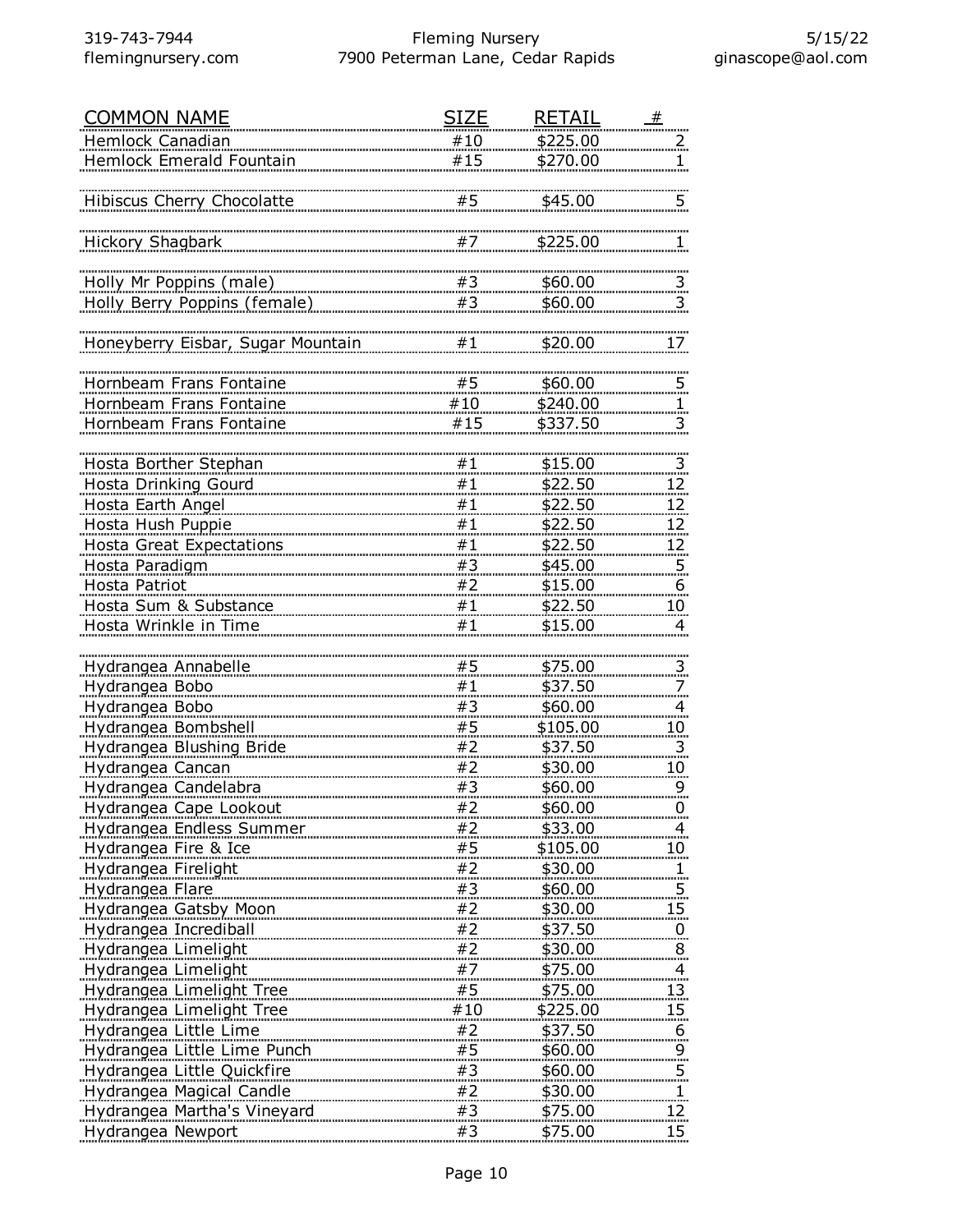| <b>COMMON NAME</b>                | <b>SIZE</b> | <b>RETAIL</b>   | #                       |
|-----------------------------------|-------------|-----------------|-------------------------|
| Hydrangea Pink Splendor           | #5          | \$75.00         | $\overline{0}$          |
| Hydrangea Pinky Winky             | #2          | \$30.00         |                         |
| Hydrangea Pinky Winky Tree        | #10         | \$225.00        |                         |
| Hydrangea Quickfire Tree          | #10         | \$225.00        | 11                      |
| Hydrangea Strawberry Sundae       | #3          | \$60.00         | $\overline{0}$          |
| Hydrangea Summer Crush            | #2          | \$37.50         | $\overline{0}$          |
| Hydrangea Summer Crush            | #5          | \$75.00         | $\overline{0}$          |
| Hydrangea Vanilla Strawberry Tree | #10         | \$255.00        | 2                       |
|                                   |             |                 |                         |
| Iris Ceasar's Brother             | #1          | \$18.00         | 10                      |
|                                   |             |                 |                         |
| Ironwood Hop Hornbeam             | #5          | \$75.00         |                         |
| Ironwood Hop Hornbeam             | #15         | \$375.00        | $\overline{0}$          |
|                                   |             |                 |                         |
| Japanese Pagoda Tree              | #10         | \$240.00        |                         |
|                                   |             |                 |                         |
| Juniper Blue Forrest              | #2          | \$45.00         | ı                       |
| Juniper Blue Point                | #3          | \$50.00         | 17                      |
| Juniper Blue Point                | #5          | \$90.00         | $\overline{4}$          |
| Juniper Blue Star                 | #5          | \$75.00         | 8                       |
| Juniper Broadmoor                 | #1          | \$30.00         | $\overline{6}$          |
| Juniper Buffalo                   | #1          | \$30.00         | 5                       |
| Juniper Calgary Carpet            | #2          | \$45.00         |                         |
| Juniper Calgary Carpet            | #5          | \$75.00         | 10                      |
| Juniper Daub's Frosted            | #3          | \$52.50         | 9                       |
|                                   | #10         |                 | 7                       |
| Juniper Daub's Frosted Tree       | #7          | \$300.00        | $\overline{0}$          |
| Juniper Gold Cone                 |             | \$112.50        | $\overline{2}$          |
| Juniper Gold Cone                 | 4'          | \$225.00        | $\overline{\mathbf{3}}$ |
| Juniper Greenmound                | #2          | \$45.00         | <u><sub>6</sub></u>     |
| Juniper Green Column              | #5 3'       | \$120.00        | $6 \overline{)}$        |
| Juniper Green Column              | #10 4'      | \$180.00        | 8 <sub>1</sub>          |
| Juniper Grey Guardian             | #3          | \$60.00         | 1                       |
| Juniper Icee Blue                 | #2          | \$52.50         | 11                      |
| Juniper Jazy Jewel                | # 1         | <u>\$30.00</u>  |                         |
| Juniper Medora                    | #5          | \$90.00         | 8                       |
| Juniper Medora                    | #7          | \$120.00        | 6                       |
| Juniper Medora                    | #10         | \$300.00        | $\overline{0}$          |
| Juniper Moonglow                  | #15         | \$300.00        | 15                      |
| Juniper Sea Green                 | #3          | \$52.50         | <u> 10 </u>             |
| Juniper Sea Green Pom Pom         | #5          | <u>\$112.50</u> | 2.                      |
| Juniper Skyrocket                 | #7          | \$120.00        | $\overline{0}$          |
| Juniper Skyrocket                 | #10 5'      | \$225.00        | 5                       |
| Juniper Spartan                   | #15 6'      | \$300.00        | <u><sub>6</sub></u>     |
| Juniper Spiral Blue Point         | #15         | \$450.00        | $\overline{1}$          |
| Juniper Taylor                    | #15         | \$300.00        | 15 <sub>1</sub>         |
| Juniper Wichita Blue              | #7          | \$120.00        | $\overline{0}$          |
| Juniper Wichita Blue              | #10         | \$225.00        | 0                       |
|                                   |             |                 |                         |
| Katsura                           | #7          | \$210.00        | $\overline{0}$ .        |
| Katsura                           | #10         | \$337.50        | 0                       |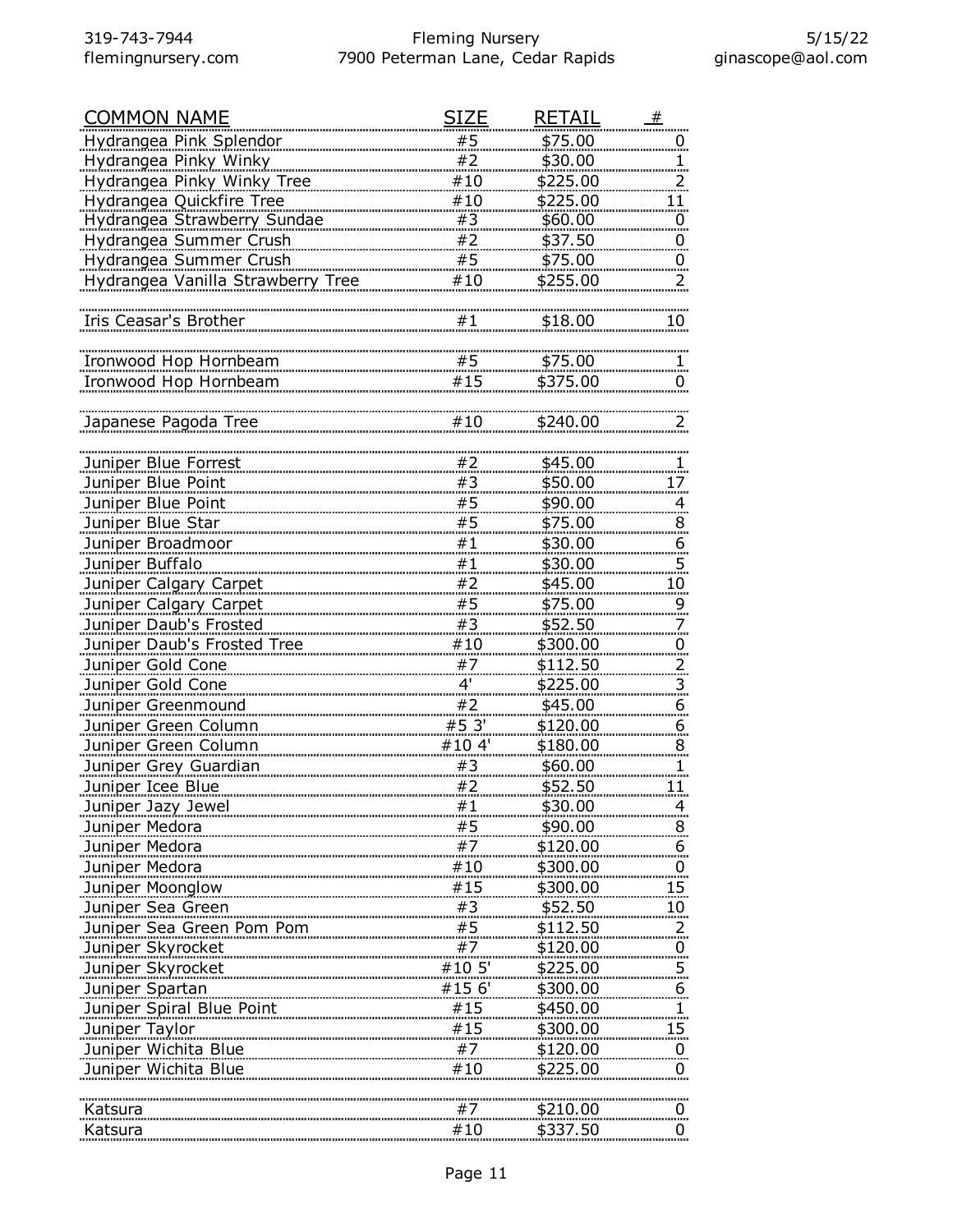| <b>COMMON NAME</b>                   | SIZE            | <b>RETAIL</b> | _#                                        |
|--------------------------------------|-----------------|---------------|-------------------------------------------|
| Katsura Clump                        | #15             | \$300.00      | Ü                                         |
|                                      |                 |               |                                           |
| Kentucky Coffee Tree                 | #7              | \$210.00      | $\overline{0}$                            |
| <b>Kentucky Coffee Tree</b>          | #15             | \$375.00      | $\overline{0}$                            |
| Kentucky Cofffee Espresso            | #10             | \$300.00      | $\overline{0}$                            |
| Kentucky Cofffee Espresso            | #15             | \$375.00      | $\overline{z}$                            |
|                                      |                 |               |                                           |
| Lavender Sensational                 | #1              | \$22.50       | 10                                        |
|                                      |                 |               |                                           |
| Lenton Rose Rome in Red              | #2              | \$16.00       | 7                                         |
|                                      |                 |               |                                           |
| Liatris Alba                         | #2              | \$16.00       | 19                                        |
| Liatris Kobold Blue                  | #1              | \$16.00       | 38                                        |
|                                      |                 |               |                                           |
| Lilac Alba White                     | #3              | \$60.00       | $\overline{z}$                            |
| Lilac Beach Party                    | #3              | \$45.00       | $\overline{z}$                            |
| <b>Lilac Bloomerang Dwarf Pink</b>   | #3              | \$60.00       | $\overline{0}$                            |
| <b>Lilac Bloomerang Dwarf Purple</b> | #2              | \$30.00       | $\mathbf{1}$                              |
| Lilac Bloomerang Dwarf Purple        | #5              | \$75.00       | $\overline{0}$                            |
| Lilac Bloomerang Purple              | #2              | \$37.50       | $\overline{0}$                            |
| Lilac Bloomerang Purple              | #5              | \$75.00       | $\overline{0}$                            |
| <b>Lilac China Snow Tree</b>         | #10             | \$225.00      | 10                                        |
| Lilac China Snow Tree                | #25             | \$375.00      | $\overline{4}$                            |
| Lilac Donald Wyman                   | #10             | \$150.00      | $\overline{5}$                            |
| Lilac Golden Eclipse                 | 2"              | \$337.50      | 1.                                        |
| Lilac Great Wall                     | #10             | \$225.00      | <u>1</u>                                  |
| Lilac Great Wall                     | 1.75"           | \$300.00      |                                           |
| Lilac Great Wall                     | 2 <sup>11</sup> | \$337.50      | $\overline{\mathbf{3}}$<br>$\overline{4}$ |
| <b>Lilac Ivory Silk Clump</b>        | #15             | \$270.00      |                                           |
| <b>Lilac Ivory Silk Tree</b>         | #10             | \$255.00      | $\overline{4}$                            |
| Lilac Ivory Silk Tree                | #15             | \$300.00      | $\overline{5}$                            |
| Lilac Ivory Silk Tree                | #20 2"          | \$375.00      | 8                                         |
|                                      | #25 2"          |               | $10\,$                                    |
| Lilac Ivory Silk Tree                |                 | \$390.00      | 1                                         |
| Lilac Ivory Silk Tree                | 1.5"            | \$262.50      |                                           |
| <b>Lilac Ivory Silk Tree</b>         | 1.75"           | \$300.00      |                                           |
| Lilac Ivory Silk Tree                |                 | \$33.75       | $\frac{3}{2}$                             |
| Lilac James Mcfarland                | #10             | \$150.00      | $\overline{5}$                            |
| Lilac Miss Kim Shrub                 | #1              | \$30.00       | 11                                        |
| Lilac Miss Kim Shrub                 | $#7$ 1.5'       | \$60.00       | 27                                        |
| Lilac Palabin Shrub                  | $#7$ 1.5'       | \$60.00       | <u>15 </u>                                |
| Lilac Palabin Tree                   | #10             | \$337.50      | $\overline{0}$ .                          |
| Lilac Palabin Tree                   | #20             | \$420.00      | <u>.2.</u>                                |
| Lilac Royalty                        |                 | \$150.00      | $\begin{array}{c} 8 \\ 3 \end{array}$     |
| Lilac Scent & Sensibility Tree       |                 | \$300.00      |                                           |
| Lilac Summer Storm                   |                 | \$225.00      | $^{2}$                                    |
| Lilac Violet Uprising                | #2              | \$30.00       | 4                                         |
|                                      |                 |               |                                           |
| Lilly Asiatic Fariola                |                 | \$16.00       | <u>.4.</u>                                |
| Lilly Asiatic Lava Joy               | #2              | \$16.00       | <u>3.</u>                                 |
| Lilly Asiatic Majestic               | #2              | \$16.00       | 0                                         |
|                                      |                 |               |                                           |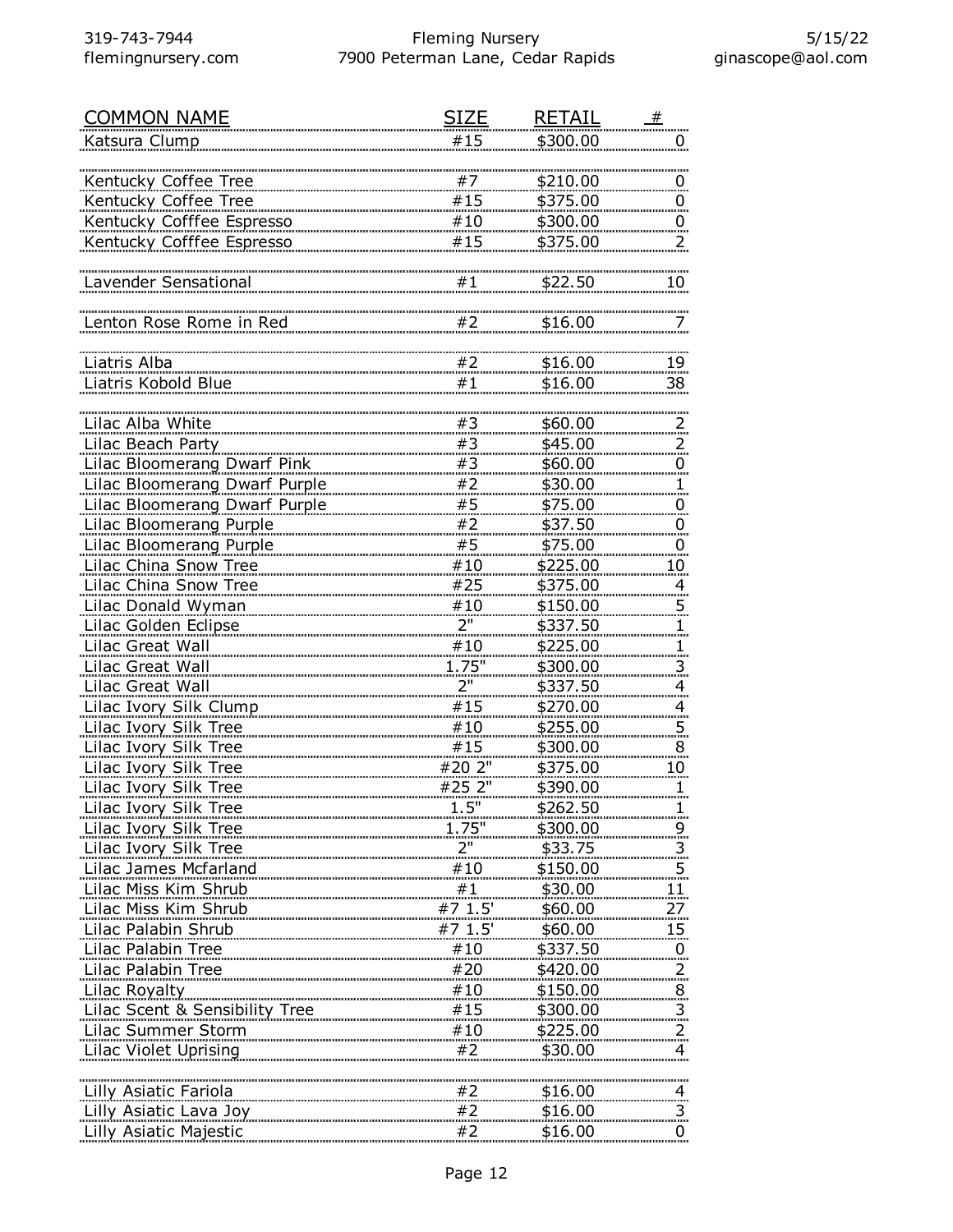| <b>COMMON NAME</b>            | SIZE                                                                                                      | <u>RETAIL</u>   | #                        |
|-------------------------------|-----------------------------------------------------------------------------------------------------------|-----------------|--------------------------|
| Lilly Asiatic Matrix Red      | #2                                                                                                        | \$16.00         |                          |
| Lilly Asiatic Peppermint      | #2                                                                                                        | \$16.00         |                          |
|                               |                                                                                                           |                 |                          |
| Linden American Sentry        | #5                                                                                                        | \$70.00         | 4                        |
| Linden American Sentry        | #10                                                                                                       | \$225.00        | 0                        |
| Linden Harvest Gold           | #10                                                                                                       | \$255.00        | 4                        |
| Linden Redmond                | #10                                                                                                       | \$270.00        | $\overline{2}$           |
| Linden Silver Sterling        | #7                                                                                                        | \$210.00        | $\overline{0}$           |
| <b>Linden Silver Sterling</b> | #10                                                                                                       | \$300.00        | 3                        |
| Linden Silver Sterling        | #15                                                                                                       | \$337.50        | 8                        |
| Linden Silver Sterling        | #25                                                                                                       | \$450.00        | 2                        |
|                               |                                                                                                           |                 |                          |
| Locust Imperial               | #10                                                                                                       | \$255.00        | $\overline{5}$           |
| Locust Imperial               | 1.75"                                                                                                     | \$300.00        | 6                        |
| Locust Imperial               | 2.25"                                                                                                     | \$375.00        | $\overline{0}$           |
| Locust Northern Acclaim       | 1.5"                                                                                                      | \$262.50        | $\overline{4}$           |
| Locust Northern Acclaim       | <u>1.75"</u>                                                                                              | \$300.00        | 9                        |
| Locust Northern Acclaim       | 2"                                                                                                        | \$337.50        | $\mathbf{1}$             |
| Locust Skyline                | #7                                                                                                        | \$180.00        | 1                        |
| Locust Skyline                | #10 1.75"                                                                                                 | \$255.00        | $\overline{0}$           |
| Locust Skyline                | #15 1.75"                                                                                                 | \$337.50        | 3                        |
| Locust Skyline                | #20 2"                                                                                                    | \$360.00        | $\overline{0}$           |
| Locust Skyline                | #25                                                                                                       | \$450.00        | $\overline{5}$           |
| Locust Sunburst               | #10                                                                                                       | \$255.00        | $\overline{2}$           |
| Locust Sunburst               | #15                                                                                                       | \$337.50        | 8                        |
|                               |                                                                                                           |                 |                          |
| Maackia Maacnificent          | #10                                                                                                       | \$300.00        | 0                        |
|                               |                                                                                                           |                 |                          |
| Magnolia Elizabeth            | #7                                                                                                        | \$180.00        | ı                        |
| Magnolia Galaxy               | #5                                                                                                        | \$60.00         | 品.<br>8                  |
| Magnolia Galaxy               | #7                                                                                                        | \$210.00        | 1                        |
| Magnolia Jane Shrub           | #10                                                                                                       | \$225.00        | $\overline{0}$           |
| Magnolia Royal Star Shrub     | #5                                                                                                        | \$75.00         | 9                        |
| Magnolia Royal Star Shrub     | #7                                                                                                        | \$180.00        |                          |
| Magnolia Vulcan               | #7                                                                                                        | \$180.00        |                          |
|                               |                                                                                                           |                 |                          |
| Maple Amur Flame Tree         | #15 2"                                                                                                    | \$300.00        | 3                        |
| Maple Amur Red Rhapsody Tree  |                                                                                                           | \$100.00        |                          |
| Maple Armstrong Gold          |                                                                                                           | \$180.00        | $\mathbf{1}$             |
| <b>Maple Armstrong Gold</b>   | $\begin{array}{r} 45 \\ +7 \\ \hline 47 \\ \hline 415 \\ 1.75 \end{array}$                                | \$337.50        | $\overline{4}$           |
| Maple Armstrong Gold          | <u>1.75"</u>                                                                                              | \$300.00        | $\overline{2}$           |
| Maple Autumn Blaze- hybrid    | #5                                                                                                        | \$60.00         | $10 \,$                  |
| Maple Autumn Blaze            | $\#7$                                                                                                     | \$100.00        | $\overline{3}$           |
| Maple Autumn Blaze            |                                                                                                           | \$270.00        | $\overline{2}$           |
| Maple Autumn Blaze            | $\begin{array}{c}\n \overline{10} \\  \overline{10} \\  \overline{15} \\  \overline{1.5} \\  \end{array}$ | <u>\$300.00</u> | 7                        |
| Maple Autumn Blaze            | #15 2"                                                                                                    | \$337.50        | $\overline{\mathcal{A}}$ |
| Maple Autumn Blaze            | #20                                                                                                       | \$450.00        | 31                       |
| Maple Autumn Blaze            | #25                                                                                                       | \$510.00        | $\overline{4}$           |
| Maple Autumn Blaze            | #45 3"                                                                                                    | \$750.00        |                          |
| Maple Autumn Fantasy- hybrid  | #5                                                                                                        | \$60.00         | $\frac{4}{5}$            |
|                               |                                                                                                           |                 |                          |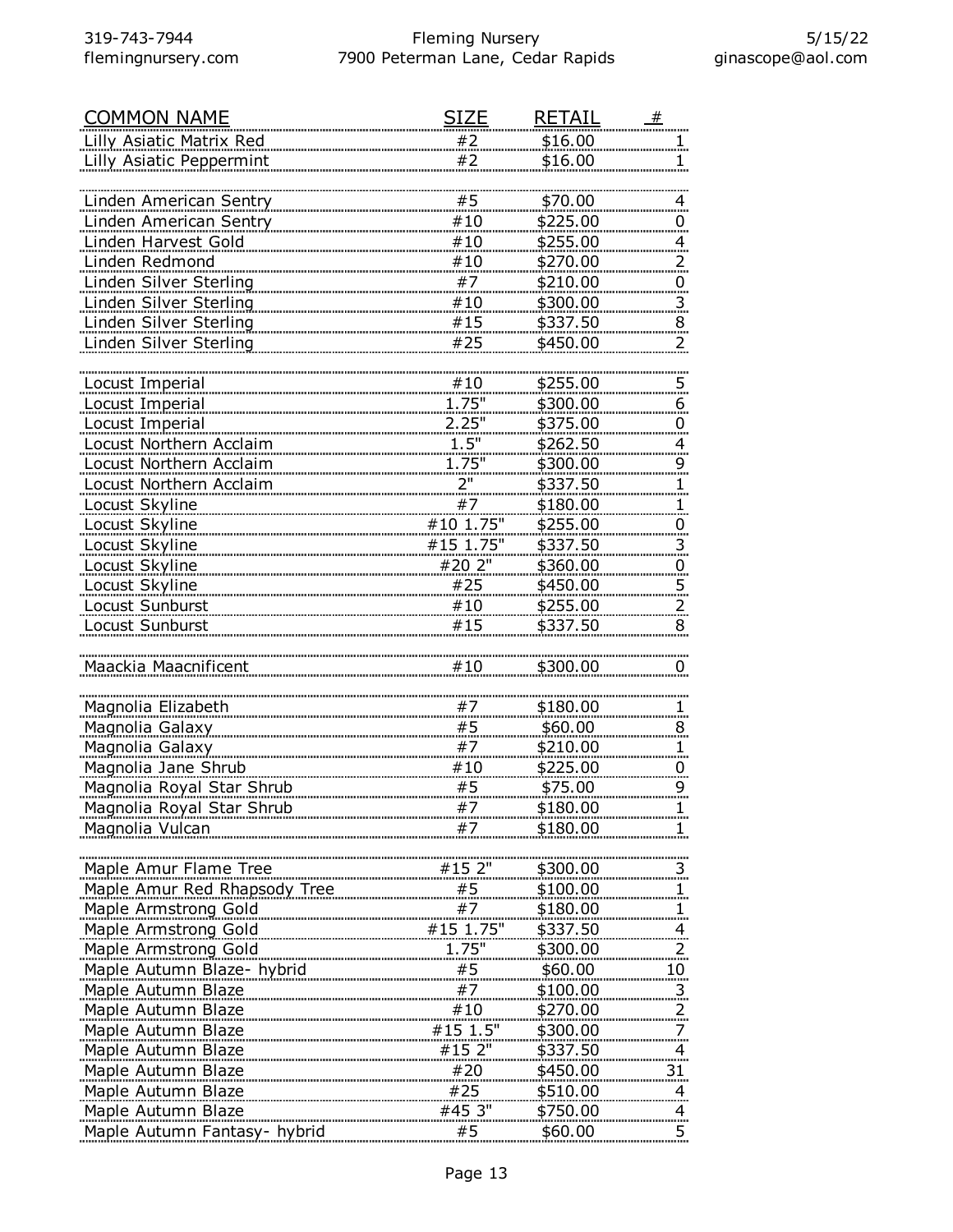| <b>COMMON NAME</b>           | <b>SIZE</b>         | RETAIL          | #                       |
|------------------------------|---------------------|-----------------|-------------------------|
| Maple Autumn Fantasy         | #10                 | \$225.00        |                         |
| Maple Autumn Fest- sugar     | #7                  | \$210.00        | 6                       |
| Maple Autumn Fest            | #20 2"              | \$450.00        | $\overline{\mathbf{c}}$ |
| Maple Autumn Flame-red       | #15                 | \$300.00        | $\overline{3}$          |
| Maple Autumn Flame           | 1.5"                | \$262.50        | 11                      |
| Maple Autumn Flame           | 1.75"               | \$300.00        |                         |
| Maple Autumn Splendor- sugar | #15                 | \$300.00        | 8                       |
| Maple Bloodgood Japanese     | #5                  | \$180.00        | 1                       |
| Maple Bloodgood Japanese     | #15                 | \$450.00        | $\overline{z}$          |
| Maple Bowhall- hybrid        | #15 1.75"           | \$300.00        | $\overline{0}$          |
| <b>Maple Burgandy Belle</b>  | #15                 | \$300.00        | 5                       |
| Maple Brandywine             | #15                 | \$375.00        | $\overline{5}$          |
| Maple Celebration- hybrid    | 1.75"               | \$300.00        | $\overline{0}$          |
| <b>Maple Celebration</b>     | 2"                  | \$337.50        | 0                       |
| Maple Celebration            | $2.25$ "            | \$375.00        | $\overline{0}$          |
| Maple Celebration            | 2.5"                | \$412.50        | <u>6</u>                |
| Maple Celebration            | 2.75"               | \$450.00        |                         |
| Maple Celebration            | 3"                  | \$450.00        | 3.                      |
| Maple Conquest- norway       | 2"                  | \$337.50        |                         |
|                              | #5                  | \$50.00         | 6                       |
| Maple Crimson King- norway   | #10                 |                 |                         |
| Maple Crimson King           |                     | \$225.00        | 3                       |
| Maple Crimson King           | #15                 | \$300.00        | 1                       |
| Maple Crimson Sentry         | $1.75$ "            | \$300.00        | Ü                       |
| Maple Fall Fiesta- sugar     | #7                  | \$225.00        | 2                       |
| Maple Flash Fire- sugar      | #10                 | \$210.00        | 10                      |
| Maple Flash Fire             | #20 2"              | \$450.00        | <u>19 </u>              |
| Maple Green Mountain- sugar  | #5                  | \$60.00         | $\overline{0}$          |
| Maple Green Mountain         | #7                  | \$210.00        | 6                       |
| Maple Green Mountain         | #10                 | \$255.00        |                         |
| Maple Green Mountain         | #20                 | \$450.00        | 9                       |
| Maple Green Mountain         | #25                 | \$600.00        | $\overline{2}$          |
| <b>Maple Hotwings Clump</b>  | $\frac{115}{7}$     | \$240.00        | 5.                      |
| Maple Inaba Shadire Japanese |                     | \$225.00        |                         |
| Maple Mesa Glow              | #10                 | \$300.00        |                         |
| Maple October Glory-red      | #5                  | <u>\$75.00</u>  |                         |
| Maple October Glory          | #15 1.5"            | \$337.50        |                         |
| Maple October Glory          | #45                 | \$510.00        | 3                       |
| Maple Pacific Sunset         | $#7$<br>#10         | \$210.00        | 0                       |
| Maple Pacific Sunset         |                     | <u>\$225.00</u> |                         |
| <b>Maple Pacific Sunset</b>  | #25 2"              | <u>\$450.00</u> |                         |
| Maple Princeton Gold         | #10 1.75"           | \$270.00        |                         |
| Maple Red Point- red         | #5                  | \$75.00         | 3                       |
| Maple Red Point              | #10 1.75"           | \$240.00        | $\overline{0}$          |
| Maple Red Point              | $#152"$<br>#20 2.5" | \$315.00        | $\overline{0}$          |
| Maple Red Point              |                     | \$450.00        | 14                      |
| Maple Red Point              | <u>2"</u>           | \$337.50        |                         |
| Maple Red Rocket- red        | #7                  | <u>\$210.00</u> | 5.                      |
| Maple Red Rocket             | #15 1.75"           | \$240.00        | $\overline{0}$          |
| Maple Red Sunset- red        | #15 2"              | \$300.00        | $\overline{0}$          |
| Maple Red Sunset             | #20 2.5"            | \$450.00        | 25                      |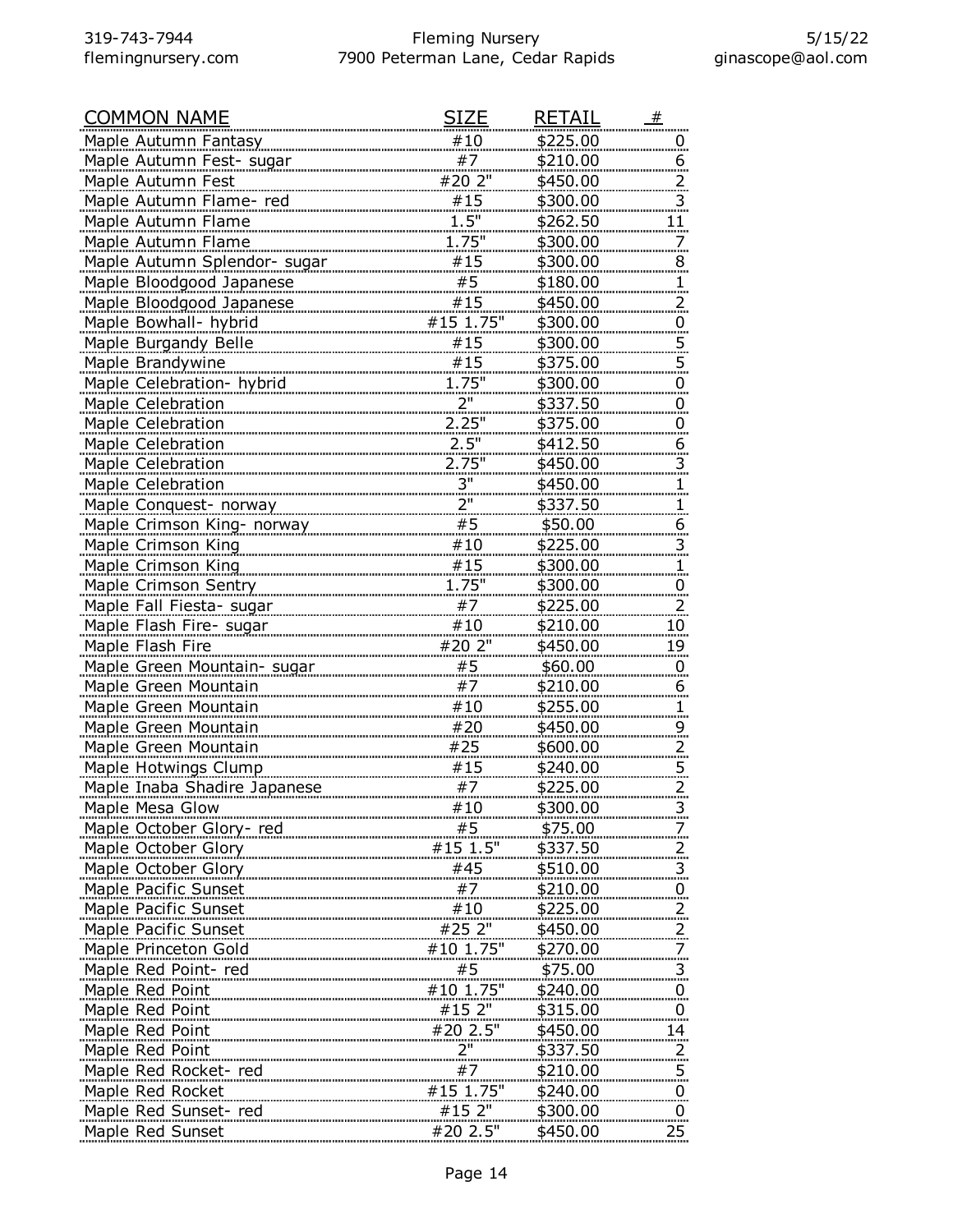| <b>COMMON NAME</b>                  | SIZE                  | <b>RETAIL</b>   | #                       |
|-------------------------------------|-----------------------|-----------------|-------------------------|
| Maple Red Sunset                    | #25 3"                | \$450.00        | Ξ.                      |
| Maple Royal Red- norway             | #20                   | \$375.00        | $\overline{5}$          |
| Maple Rugged Charm                  | #7                    | \$210.00        | $\overline{0}$          |
| Maple Seiryu- japanese              | #7                    | \$225.00        | 2.                      |
| Maple Shishigashira- japanese       | #7                    | \$225.00        | 2.                      |
| Maple Sienna Glen                   | #10                   | \$270.00        | <u>6.</u>               |
| Maple Sienna Glen                   | #15 1.5"              | \$337.50        | 1.                      |
| Maple Sienna Glen                   | $#25$ 2.25"           | \$450.00        | 5                       |
| Maple Silver Queen- silver seedless | #10                   | \$255.00        | 1.                      |
| Maple State Street                  | #7                    | \$225.00        | 0                       |
| Maple State Street                  | #15 1.75"             | \$337.50        | 5                       |
| Maple State Street                  | #15 2.25"             | \$375.00        | 7                       |
| Maple Silver Queen- silver seedless | #10                   | \$255.00        | $\overline{\mathbf{3}}$ |
| Maple Sun Valley                    | $\frac{1}{115}$ 1.75" | \$375.00        | 9                       |
| Maple Sun Valley                    | 1.75"                 | \$300.00        | $\overline{4}$          |
| Maple Tiger Rose- japanese          | #7                    | \$225.00        | 2.                      |
| Maple Urban Sunset                  | #15                   | \$225.00        | $\overline{0}$          |
| Maple Variegated Norway             | #10                   | \$225.00        | 0                       |
|                                     |                       |                 |                         |
| Mockorange Illuminati Tower         | #5                    | \$75.00         | 4                       |
| Mockorange Snow Flake               | #3                    | \$52.50         | $\overline{0}$          |
| Mockorange Snow White               | #5                    | \$60.00         | 1.                      |
|                                     |                       |                 |                         |
| Mountain Ash Cardinal Royal         | #10                   | \$255.00        | $\overline{0}$          |
| Mountain Ash Cardinal Royal         | #15 2"                | \$337.50        | 11                      |
|                                     |                       |                 |                         |
| Ninebark Amber Jubilee              | #5                    | \$60.00         | $\overline{\mathbf{3}}$ |
| Ninebark Diabolo                    | #5                    | \$90.00         | <u> 21 </u>             |
| Ninebark Festivus Gold              | #5                    | \$75.00         | <u>12</u>               |
| Ninebark Ginger Wine                | #2                    | \$30.00         | $\overline{a}$          |
| Ninebark Little Joker               | #1                    | \$30.00         | 28                      |
| Ninebark Raspberry Lemonade         | #2                    | \$45.00         | 25                      |
| Ninebark Tiny Wine                  | #2                    | \$30.00         | $\overline{0}$          |
|                                     |                       |                 |                         |
| Oak Bur                             | #5                    | \$60.00         | 19                      |
| Oak Bur                             | #7                    | \$210.00        | 8.                      |
| Oak Bur                             | #10                   | \$225.00        | $\overline{0}$          |
| Oak Bur                             | #15<br>#25 2.5"       | \$337.50        | 5                       |
| Oak Bur                             |                       | <u>\$510.00</u> |                         |
| Oak Bur                             | 1.5"                  | <u>\$262.50</u> |                         |
| Oak Bur                             | 2.5"                  | \$412.50        |                         |
| Oak Chinkapin                       | #5                    | \$75.00         |                         |
| Oak Chinkapin                       | #7                    | \$210.00        | $\overline{0}$ .        |
| Oak Chinkapin                       | #15 2"                | \$337.50        | $\overline{0}$          |
| Oak Chinkapin                       | #25                   | \$487.50        | $\overline{5}$          |
| Oak Crimson Spire                   | #5                    | \$60.00         | 5                       |
| Oak Green Pillar                    | 3"                    | \$525.00        |                         |
| Oak Heritage                        | #5                    | \$60.00         | 15                      |
| Oak Heritage                        | #7                    | \$240.00        | <u>11.</u>              |
| Oak Heritage                        | #10 1.75"             | \$300.00        | 2                       |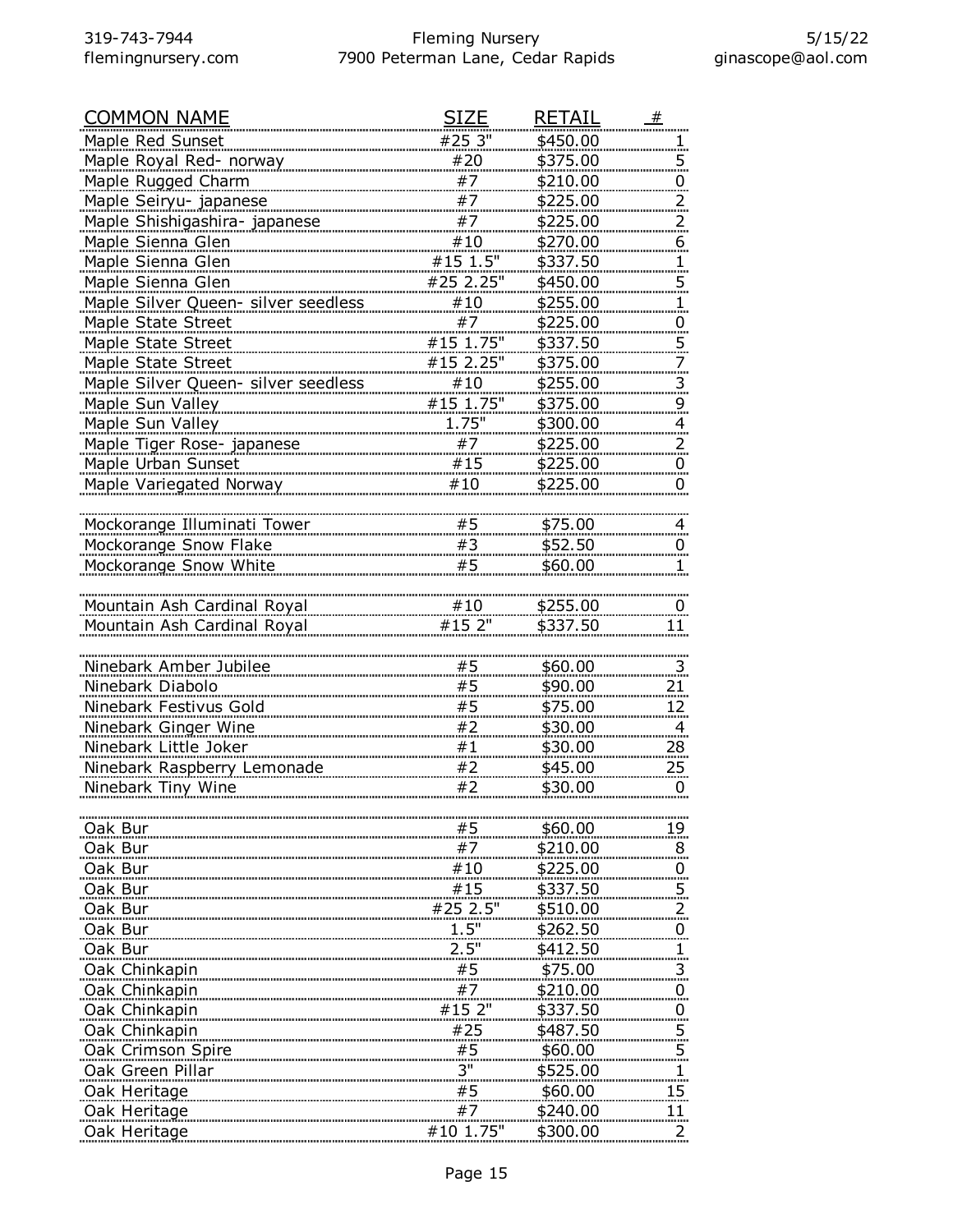| <u>COMMON NAME</u>     | <b>SIZE</b>                                                                  | RETAIL                    | #                       |
|------------------------|------------------------------------------------------------------------------|---------------------------|-------------------------|
| Oak Heritage           | 1.5"                                                                         | \$262.50                  | υ                       |
| Oak Heritage           | 3"                                                                           | \$525.00                  | 3.                      |
| Oak Kindred Spirit     | <br>.1.75"                                                                   | <u>\$300.00</u>           | 8                       |
| Oak Kindred Spirit     | 2"                                                                           | \$337.50                  | 0                       |
| Oak Northern Pin       | #5                                                                           | \$70.00                   | $\overline{\mathbf{3}}$ |
| Oak Northern Pin       | #7                                                                           | \$225.00                  | $\overline{9}$          |
| Oak Northern Red       | #5                                                                           | \$75.00                   | <u>27</u>               |
| Oak Northern Red       | #7                                                                           | \$210.00                  | 3                       |
| Oak Northern Red       | #10                                                                          | \$255.00                  |                         |
| Oak Northern Red       | <u>#15</u>                                                                   | \$375.00                  | 14                      |
| Oak Northern Red       | 1.5"                                                                         | \$262.50                  | 5                       |
| Oak Northern Red       | 1.75"                                                                        | \$300.00                  | 9                       |
| Oak Northern Red       | 2"                                                                           | \$337.50                  | $\overline{4}$          |
| Oak Northern Red       | $2.25$ "<br>$2.5$ "                                                          | \$375.00                  | 5.                      |
| Oak Northern Red       |                                                                              | \$412.50                  | 3                       |
| Oak Northern Red       | 2.75"                                                                        | \$450.00                  |                         |
| Oak Pin                | #5                                                                           | \$75.00                   | 16                      |
| Oak Pin                | #7                                                                           | \$210.00                  | 0                       |
| Oak Pin                | #10                                                                          | \$255.00                  | <u>2.</u>               |
| Oak Pin                |                                                                              |                           | 11                      |
| Oak Pin                | $\begin{array}{c} 4.15 \\ 3 \end{array}$<br>$\begin{array}{c} 3 \end{array}$ | $\frac{$375.00}{$525.00}$ |                         |
| Oak Scarlett           |                                                                              | <u>\$300.00</u>           | 3                       |
| Oak Scarlett           | #15                                                                          | \$375.00                  | 10                      |
| Oak Scarlett           | #25 2.5"                                                                     | \$450.00                  | 5.                      |
| Oak Scarlett           | 1.75"                                                                        | \$300.00                  | $\overline{0}$          |
| Oak Shingle            | #15                                                                          | \$337.50                  | $\overline{0}$          |
| Oak Streetspire        | $\begin{array}{c} \n#7 \\ \#3\n\end{array}$                                  | \$210.00                  | 6                       |
| Oak Swamp White        |                                                                              | \$60.00                   | 4                       |
| Oak Swamp White        | #5                                                                           | \$75.00                   |                         |
| Oak Swamp White        | #7                                                                           | \$225.00                  | 4.                      |
| Oak Swamp White        | #10                                                                          | \$300.00                  | $\overline{0}$ .        |
| Oak Swamp White        | #15 2.25"                                                                    | \$375.00                  | $\overline{5}$ .        |
| Oak Swamp White        | 1.75"                                                                        | \$300.00                  |                         |
| <u>Oak Swamp White</u> |                                                                              | <u>\$337.50</u>           |                         |
| Oak Swamp White        | 2.25"                                                                        | \$375.00                  |                         |
| Oak Swamp White        |                                                                              | \$412.50                  |                         |
| Oak Swamp White        | 2.75"                                                                        | \$450.00                  |                         |
| Oak Swamp White        | $3"$                                                                         | \$525.00                  | 6                       |
| Oak White              | $\frac{3}{7}$                                                                | \$75.00                   | 53                      |
| Oak White              | $6-7'$ rb                                                                    | \$150.00                  | $\overline{0}$          |
| Oak White              | #7                                                                           | \$255.00                  |                         |
| Oak White              | #10                                                                          | \$210.00                  | $\overline{0}$          |
| Oak White              | 1.75"                                                                        | \$300.00                  | $\overline{0}$          |
| Oak Willow             | #7                                                                           | \$210.00                  |                         |
|                        |                                                                              |                           |                         |
| Paw-Paw                |                                                                              | \$225.00                  |                         |
|                        |                                                                              |                           |                         |
| Peach Fruit- Elberta   | #10                                                                          | \$100.00                  |                         |
| Peach Fruit- Red Haven | #10                                                                          | \$100.00                  | 2.                      |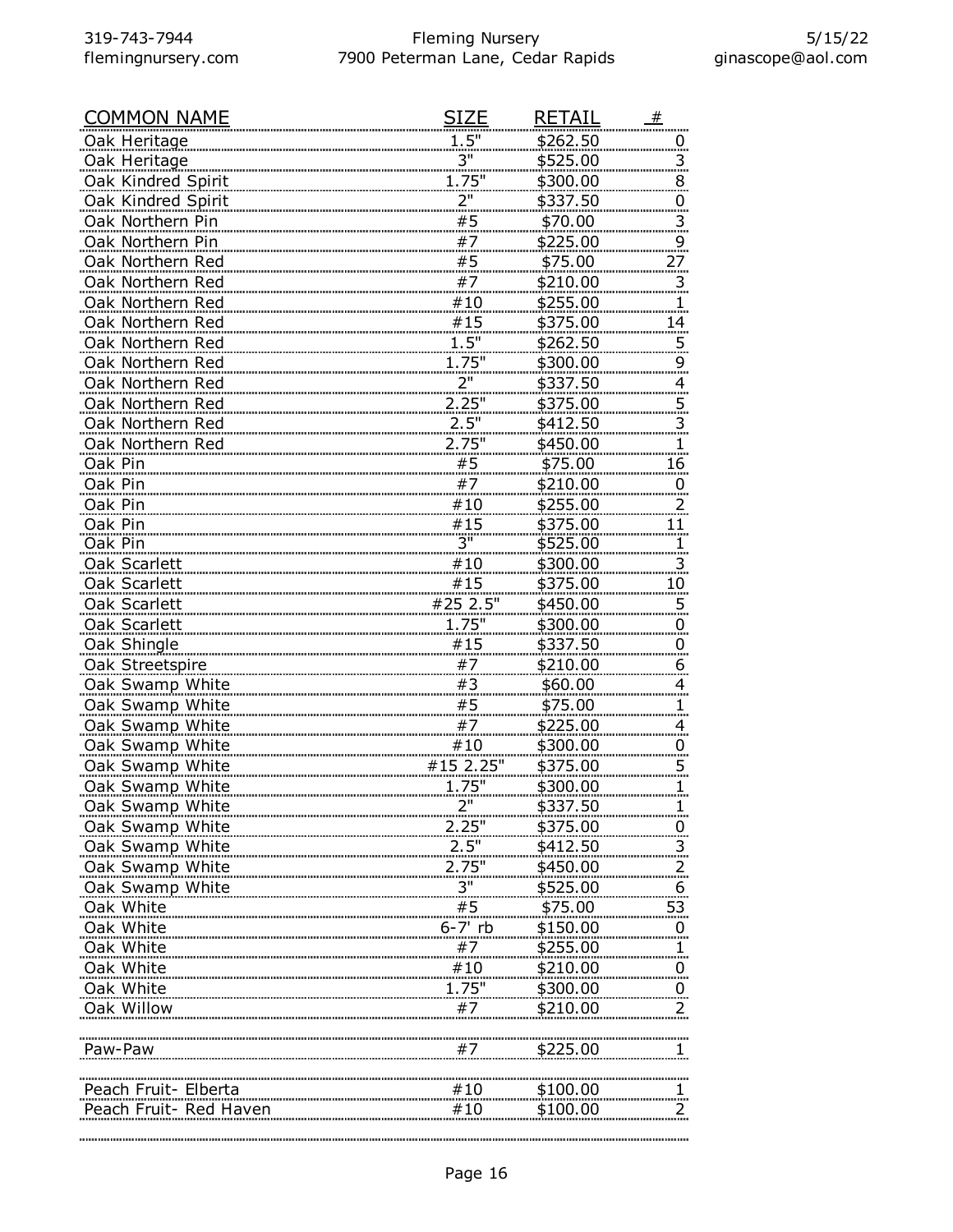| <b>COMMON NAME</b>               | SIZE                 | <b>RETAIL</b>   | _#               |
|----------------------------------|----------------------|-----------------|------------------|
| Pear Chanticleer                 | #5                   | \$60.00         | <u>9</u>         |
| Pear Chanticleer                 | #7                   | \$180.00        | 9                |
| Pear Chanticleer                 | #10 2"               | \$255.00        | $\overline{0}$   |
| Pear Chanticleer                 | #15 2"               | \$300.00        | $\overline{0}$   |
| Pear Chanticleer                 | #20 2.25"            | \$375.00        | 5 <sub>1</sub>   |
| Pear Cleveland Select            | #15 2.25"            | \$300.00        | 8                |
| Pear Cleveland Select            | #25 2.5"             | \$450.00        | 20               |
|                                  |                      |                 |                  |
| Pear Fruit- DeAnjou              | #10                  | \$100.00        | $\overline{0}$   |
| Pear Fruit- DeAnjou              | #15                  | \$150.00        | $\mathbf{1}$     |
| Pear Fruit- Keifer               | #7                   | \$100.00        | $\overline{0}$   |
| Pear Fruit- Red Bartlett         | #10                  | \$100.00        |                  |
|                                  |                      |                 |                  |
| Penstomen Dakota Burgandy        | #1                   | \$22.50         | 15               |
| Penstomen Huskers Red            | #1                   | \$18.00         | 10               |
|                                  |                      |                 |                  |
| Peony Jan Van Luen               | #2                   | \$45.00         | 6                |
| Peony Kansas                     | #2                   | \$45.00         | $\overline{7}$   |
| Peony Karl Rosenfield            | #2                   | \$45.00         | <u>5.</u>        |
| Peony Sorbet                     | #2                   | \$30.00         | 3                |
|                                  |                      |                 |                  |
| <b>Phlox Creeping</b>            | #1                   | \$16.00         | $8 \overline{)}$ |
| Phlox Upright                    | #1                   | \$16.00         | 22               |
|                                  |                      |                 |                  |
| Pincushion Flower Fama Deep Blue | #1                   | \$16.00         | 2.               |
| Pincushion Flower Pink Mist      | #1                   | \$16.00         | 4                |
|                                  |                      |                 |                  |
| Pine Blue Angel                  | #53'                 | \$135.00        | $\overline{2}$ . |
| Pine Jap. Red Golden Ghost Tree  | #10 5'               | \$270.00        | $\overline{0}$   |
| Pine Japanese White              | #15 5'               | \$450.00        | <u>9.</u>        |
| Pine Louie                       | #7                   | \$180.00        | $\overline{4}$   |
| Pine Mugo Dwarf                  | #2                   | \$60.00         |                  |
| Pine Mugo Dwarf                  | #10                  | \$225.00        | $\overline{z}$   |
| Pine Mugo Little Rick            | #2                   | \$60.00         |                  |
| Pine Ponderosa                   | #5                   | \$75.00         |                  |
| Pine Swiss Stone                 | $\frac{4}{3}$        | \$150.00        |                  |
| Pine Tanyosho Tree               | #5                   | \$225.00        |                  |
| Pine Vanderwolf                  | #104'                | \$210.00        |                  |
| Pine Vanderwolf                  | #15 5'               | \$450.00        |                  |
| Pine Vanderwolf                  |                      | \$150.00        |                  |
| Pine Vanderwolf                  | 4'<br>5 <sup>1</sup> | \$225.00        | $\overline{0}$   |
| Pine White                       | #10/15 5'            |                 | <u>.0.</u>       |
|                                  |                      | <u>\$225.00</u> | 80               |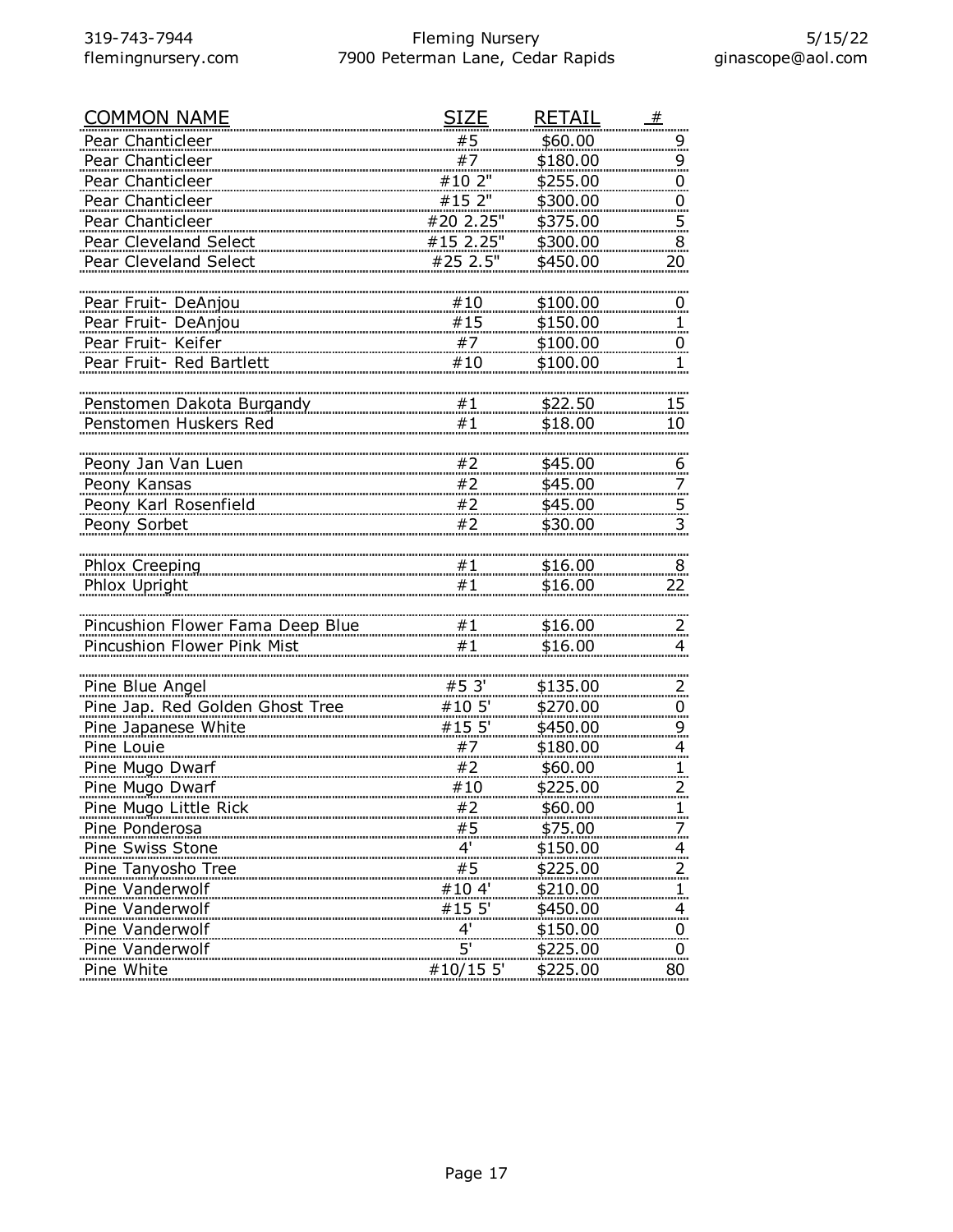| <b>COMMON NAME</b>              | <b>SIZE</b> | RETAIL          | #                       |
|---------------------------------|-------------|-----------------|-------------------------|
| Pine White Weeping              | #15         | \$375.00        | U                       |
|                                 |             |                 |                         |
| Plum Mt Saint Helens            | #20 2.25"   | \$450.00        |                         |
| Plum Newport                    | #7          | \$210.00        | $\overline{3}$          |
| Plum Newport                    | $#10$ 1.75" | \$375.00        | $\overline{5}$          |
| Plum Thundercloud               | #25 2.25"   | \$450.00        | 1                       |
|                                 |             |                 |                         |
| Potentilla Ginger Snap          | #1          | \$30.00         | 12                      |
|                                 |             |                 |                         |
|                                 |             |                 |                         |
| Privet Golden Ticket            | #2          | \$30.00         | $\overline{2}$          |
| Privet Golden Vicary            | #7 3'       | \$105.00        | 10                      |
|                                 |             |                 |                         |
| Raspberry Encore                | #2          | \$30.00         | 9                       |
|                                 |             |                 |                         |
| Redbud Eastern Clump            | #10         | \$300.00        | $\overline{z}$          |
| Redbud Eastern Clump            | #15         | \$337.50        | $\overline{4}$          |
| Redbud Eastern Tree             | #5          | \$75.00         | 7                       |
| Redbud Eastern Tree             | #7          | \$210.00        | 1.                      |
| Redbud Eastern Tree             | #10         | \$240.00        | $\overline{0}$          |
| Redbud Eastern Tree             | #15         | \$337.50        | $\overline{6}$          |
| Redbud Eastern Tree             | #25         | \$375.00        | $\overline{5}$          |
|                                 | 1.75"       |                 |                         |
| Redbud Eastern Tree             |             | \$300.00        | $\overline{4}$          |
| Redbud Eastern Tree             | 2"          | \$337.50        | $\overline{5}$          |
| Redbud Eastern Tree             | 3"          | \$525.00        | $\mathbf{1}$            |
| Redbud Golden Falls             | #10         | \$240.00        | $\overline{5}$          |
| Redbud Northern Harold          | #5          | \$75.00         | $\overline{3}$          |
| Redbud Northern Harold          | #10         | \$255.00        | 1.                      |
| Redbud Pink Heartbreaker        | #7          | \$210.00        | 6                       |
| Redbud Royal White              | #15         | \$450.00        | $\overline{\mathbf{3}}$ |
| Redbud Vanilla Twist            | #7          | \$180.00        | 0                       |
|                                 |             |                 |                         |
| Rhododendron Cats Album         | #2          | \$60.00         | $\overline{5}$          |
| Rhododendron Nova Zebia         | #2          | \$60.00         | $\overline{2}$          |
| Rhododendron PJM                | #5          |                 |                         |
|                                 |             | <u>\$105.00</u> |                         |
| Rhododendron Ramapo             | #2          | \$60.00         | U                       |
|                                 |             |                 |                         |
| Rose of Sharon Minerva Tree     | #10         | \$75.00         | <u>6</u>                |
| Rose of Sharon Purple Pillar    | #5          | \$60.00         | 1                       |
| Rose of Sharon Red Heart Tree   | #10         | \$75.00         | 5                       |
|                                 |             |                 |                         |
| Rose Double Knockout Red        | #3          | \$45.00         | $\overline{\mathbf{3}}$ |
| Rose Flower Carpet Yellow- Tree | #7          | \$150.00        | 3                       |
| Rose Fresca Mini                | #1          | \$22.50         | 7                       |
| Rose Grace N Grit Pink- Tree    | #7          | \$150.00        | $\overline{\mathbf{3}}$ |
| Rose Nitty Gritty White         | #2          | \$45.00         | $\overline{0}$          |
| Rose Nitty Gritty Yellow        | #2          | \$45.00         | $\overline{0}$          |
| Rose Oso Easy Urban Legend      | #2          | \$30.00         |                         |
|                                 |             |                 | 17                      |
|                                 |             |                 |                         |
| Russian Sage Crazy Blue         | #1          | \$18.00         | $\overline{3}$          |
| Russian Sage Little Spire       | #1          | \$18.00         | 10                      |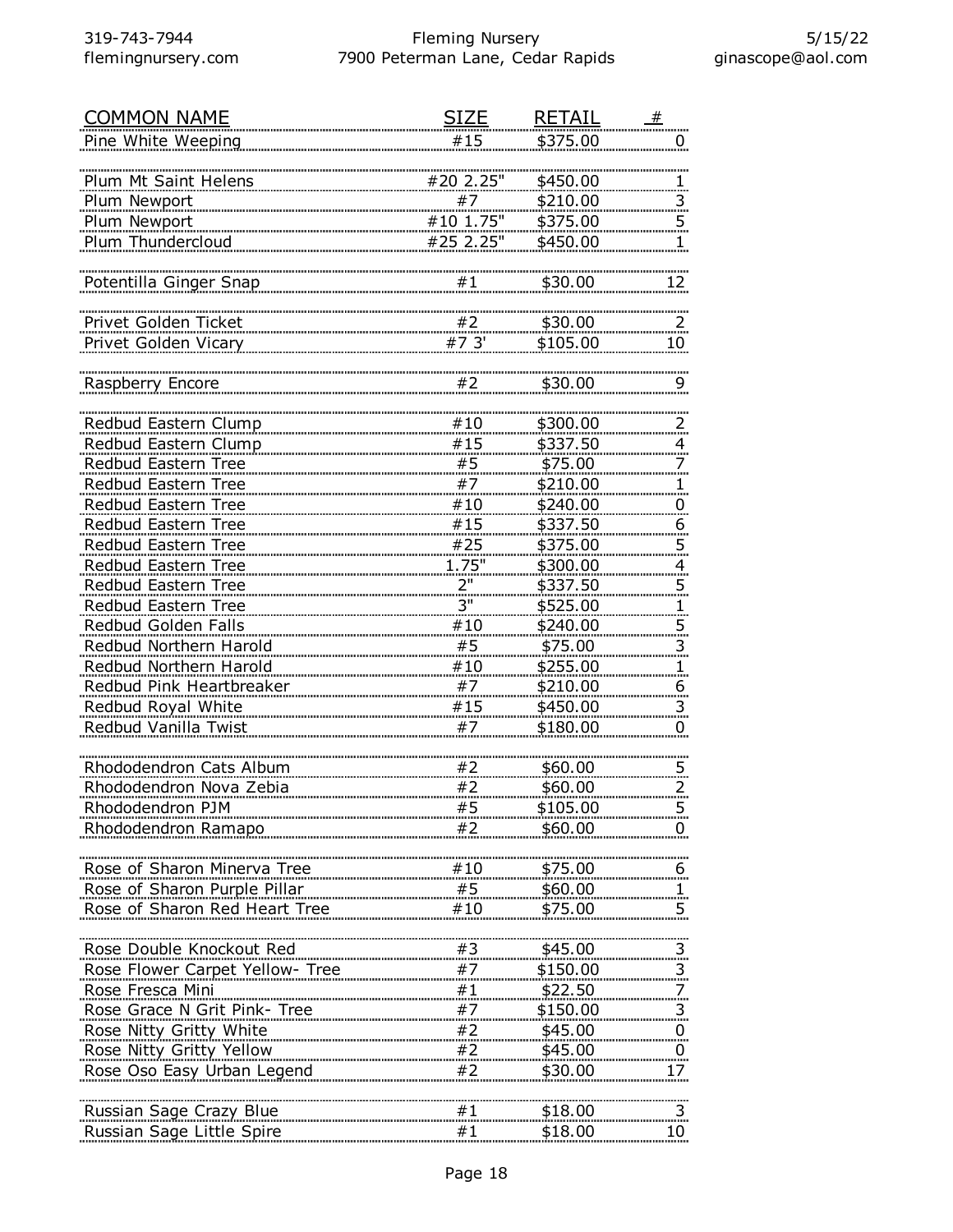| <b>COMMON NAME</b>                 | SIZE                                                          | RETAIL         |                 |
|------------------------------------|---------------------------------------------------------------|----------------|-----------------|
| Salvia Apex Pink                   | #1                                                            | \$18.00        |                 |
| Salvia Bumble Sky                  | #1                                                            | \$18.00        | 6<br>8          |
| Salvia Caradonna                   | #1                                                            | \$18.00        | 55              |
| Salvia Dimension Rose              | #1                                                            | \$18.00        | 3               |
| Salvia May Night                   | #1                                                            | \$18.00        | 4               |
| Salvia Perfect Profussion          | #1                                                            | \$18.00        | 0               |
|                                    |                                                               |                |                 |
| Sambucus Laced up                  | #2                                                            | \$30.00        | $\overline{4}$  |
| Sambucus Lemony Lace               | #2                                                            | \$30.00        | 8               |
|                                    |                                                               |                |                 |
| Sedum Autumn Fire                  | #1                                                            | \$18.00        | <u>59 </u>      |
| Sedum Autumn Joy                   | #1                                                            | \$21.00        | $\overline{3}$  |
| Sedum Gold Digger                  | #2                                                            | \$18.00        | $\overline{a}$  |
| Sedum Munstead Red                 | #2                                                            | \$18.00        |                 |
| Sedum Party Hardy Beach Party      | #1                                                            | \$18.00        | $\overline{2}$  |
|                                    |                                                               |                |                 |
| Serviceberry Aut. Brilliance Clump | #15                                                           | \$300.00       |                 |
| Serviceberry Aut. Brilliance Shrub | #5                                                            | \$60.00        | 1               |
| Serviceberry Aut. Brilliance Tree  | #5                                                            | \$60.00        | 6               |
| Serviceberry Aut. Brilliance Tree  | #7                                                            | \$255.00       |                 |
| Serviceberry Aut. Brilliance Tree  | #10                                                           | \$300.00       | 12.             |
| Serviceberry Aut. Brilliance Tree  | #15                                                           | \$337.50       | 3               |
| Smokebush Golden Spirit            | #2                                                            | \$60.00        |                 |
| Smokebush Royal Purple Tree        | #7                                                            | \$225.00       | 5<br>4          |
| Smokebush Winecraft Gold           | #2                                                            | \$45.00        | 4               |
|                                    |                                                               |                |                 |
| Sorberia Sem                       | #75'                                                          | \$75.00        | 6               |
|                                    |                                                               |                |                 |
| Spirea AW                          | #5                                                            | \$75.00        | 5.              |
| Spirea Candy Corn                  | #2                                                            | \$25.00        | 9               |
| Spirea Dakota Goldcharm            | #2                                                            | \$25.00        | 0               |
| <u>Spirea Dakota Goldcharm</u>     | #5                                                            | <u>\$60.00</u> | 16              |
| Spirea Golden Elf                  | #1                                                            | \$25.00        |                 |
| Spirea Golden Elf                  | $\#2$                                                         | \$37.50        | $\overline{0}$  |
| Spirea Goldflame                   | #1/2                                                          | \$25.00        | 37              |
| Spirea Limemound                   | #1                                                            | <u>\$25.00</u> | 23              |
| Spirea Little Princess             | #1/2                                                          | <u>\$25.00</u> | 35 <sub>.</sub> |
| Spirea Magic Carpet                | #1/2                                                          | \$25.00        | 26              |
| Spirea Painted Lady                | #2                                                            | \$25.00        |                 |
| Spirea Plumtastic                  |                                                               | \$33.00        |                 |
| Spirea Renaissance                 |                                                               | \$25.00        | 6               |
| Spirea Shirobana                   | $\begin{array}{c} 42 \\ +2 \\ +2 \\ +2 \\ \hline \end{array}$ | \$25.00        | $\overline{0}$  |
| Spirea Yeti                        | #2                                                            | \$45.00        | $\overline{0}$  |
|                                    |                                                               |                |                 |
| Spruce Baby Blue Eyes              | #7                                                            | \$180.00       |                 |
| Spruce Baby Blue Eyes              | #15 5'                                                        | \$375.00       | $\overline{3}$  |
| Spruce Birds Nest                  | $\begin{array}{c} \#3 \\ \#5 \end{array}$                     | \$52.50        | 1.              |
| Spruce Black Hills                 |                                                               | \$75.00        | 28              |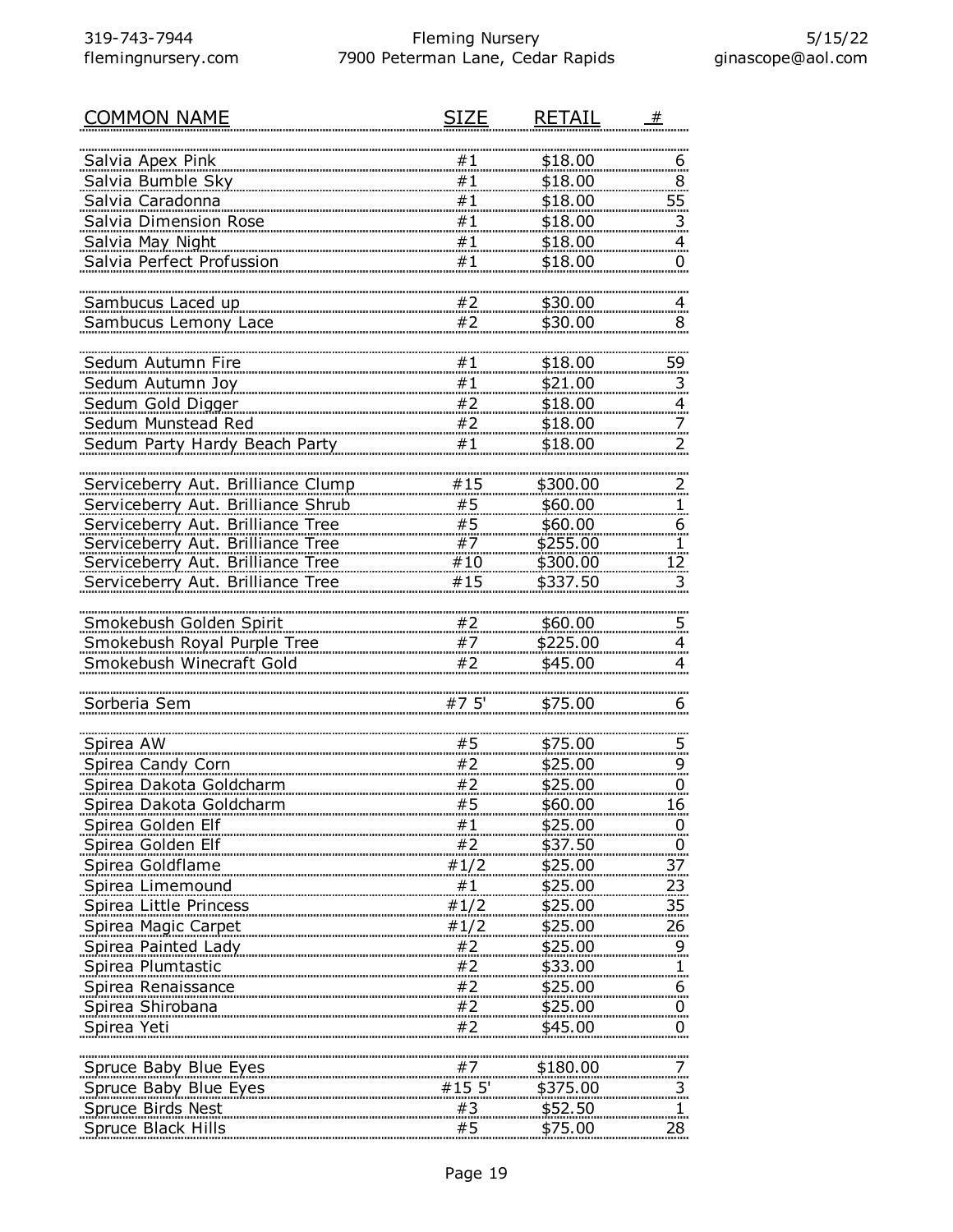| <b>COMMON NAME</b>                                                                                                                            | SIZE                                                                                                                                                                                                                                                                                                                                                                                                                                                          | RETAIL               | #                       |
|-----------------------------------------------------------------------------------------------------------------------------------------------|---------------------------------------------------------------------------------------------------------------------------------------------------------------------------------------------------------------------------------------------------------------------------------------------------------------------------------------------------------------------------------------------------------------------------------------------------------------|----------------------|-------------------------|
| Spruce Black Hills                                                                                                                            | #7                                                                                                                                                                                                                                                                                                                                                                                                                                                            | \$180.00             | 10                      |
| Spruce Black Hills                                                                                                                            | #15                                                                                                                                                                                                                                                                                                                                                                                                                                                           | \$225.00             | 4                       |
| Spruce Black Hills                                                                                                                            | #20                                                                                                                                                                                                                                                                                                                                                                                                                                                           | \$375.00             | 3.                      |
| <b>Spruce Black Hills</b>                                                                                                                     | 3.5'                                                                                                                                                                                                                                                                                                                                                                                                                                                          | <u>\$120.00</u>      | $\overline{0}$          |
| Spruce Black Hills                                                                                                                            | $4^{\prime}$                                                                                                                                                                                                                                                                                                                                                                                                                                                  | \$135.00             | $\overline{0}$          |
| Spruce Blue Totem                                                                                                                             | #7                                                                                                                                                                                                                                                                                                                                                                                                                                                            | \$180.00             | 0                       |
| Spruce Blue Totem                                                                                                                             | #10                                                                                                                                                                                                                                                                                                                                                                                                                                                           | \$240.00             | 0                       |
| Spruce Colorado Blue                                                                                                                          | #5                                                                                                                                                                                                                                                                                                                                                                                                                                                            | \$60.00              | $10 \,$                 |
| Spruce Colorado Blue                                                                                                                          | #25                                                                                                                                                                                                                                                                                                                                                                                                                                                           | \$450.00             | $\overline{0}$          |
| Spruce Colorado Blue                                                                                                                          | $\overline{4}$                                                                                                                                                                                                                                                                                                                                                                                                                                                | <u>\$135.00</u>      | 0                       |
| <b>Spruce Columnar Norway</b>                                                                                                                 | #7.4'                                                                                                                                                                                                                                                                                                                                                                                                                                                         | \$150.00             |                         |
| <b>Spruce Dwarf Alberta</b>                                                                                                                   | #74'                                                                                                                                                                                                                                                                                                                                                                                                                                                          | \$180.00             |                         |
| Spruce Fat Albert                                                                                                                             | #5                                                                                                                                                                                                                                                                                                                                                                                                                                                            | \$50.00              | 2.                      |
| Spruce Fat Albert                                                                                                                             | #10                                                                                                                                                                                                                                                                                                                                                                                                                                                           | \$300.00             |                         |
|                                                                                                                                               | #15/20                                                                                                                                                                                                                                                                                                                                                                                                                                                        | \$450.00             |                         |
| Spruce Fat Albert                                                                                                                             |                                                                                                                                                                                                                                                                                                                                                                                                                                                               |                      | $\overline{2}$          |
| Spruce Globe Blue                                                                                                                             | #2                                                                                                                                                                                                                                                                                                                                                                                                                                                            | \$90.00              | $\overline{5}$          |
| Spruce Globe Blue                                                                                                                             | #5                                                                                                                                                                                                                                                                                                                                                                                                                                                            | \$120.00             | 6                       |
| Spruce Globe Blue Tree                                                                                                                        | #5                                                                                                                                                                                                                                                                                                                                                                                                                                                            | \$270.00             |                         |
| Spruce Hoopsi                                                                                                                                 | #15                                                                                                                                                                                                                                                                                                                                                                                                                                                           | \$450.00             |                         |
| Spruce Little Gem Tree                                                                                                                        | #5                                                                                                                                                                                                                                                                                                                                                                                                                                                            | \$240.00             |                         |
| <b>Spruce Norway</b>                                                                                                                          | #5                                                                                                                                                                                                                                                                                                                                                                                                                                                            | \$70.00              | 37                      |
| Spruce Norway                                                                                                                                 | #7/10                                                                                                                                                                                                                                                                                                                                                                                                                                                         | \$225.00             | 40                      |
| Spruce Norway                                                                                                                                 | #15                                                                                                                                                                                                                                                                                                                                                                                                                                                           | \$240.00             | 10 <sub>2</sub>         |
| <b>Spruce Oriental Atrovirens</b>                                                                                                             | #53'                                                                                                                                                                                                                                                                                                                                                                                                                                                          | \$150.00             | $\overline{2}$          |
| Spruce San Juan Blue                                                                                                                          | #5                                                                                                                                                                                                                                                                                                                                                                                                                                                            | \$60.00              | 30 <sub>2</sub>         |
| Spruce Serbian                                                                                                                                | #5                                                                                                                                                                                                                                                                                                                                                                                                                                                            | \$75.00              | 30                      |
| Spruce Serbian Bruns                                                                                                                          | #15                                                                                                                                                                                                                                                                                                                                                                                                                                                           | \$375.00             | $\overline{5}$          |
| <b>Spruce Serbian Sky Trails</b>                                                                                                              | #15                                                                                                                                                                                                                                                                                                                                                                                                                                                           | \$300.00             | $\overline{0}$          |
| <b>Spruce Serbian Weeping Bruns</b>                                                                                                           | <u>#5 3'</u>                                                                                                                                                                                                                                                                                                                                                                                                                                                  | \$150.00             |                         |
| <b>Spruce Skinny Genes</b>                                                                                                                    | #15                                                                                                                                                                                                                                                                                                                                                                                                                                                           | \$300.00             | 0                       |
| Spruce Weeping Blue                                                                                                                           | #5                                                                                                                                                                                                                                                                                                                                                                                                                                                            | \$150.00             |                         |
| Spruce Weeping Blue                                                                                                                           | #15 4-5'                                                                                                                                                                                                                                                                                                                                                                                                                                                      | \$300.00             |                         |
| <b>Spruce Weeping Norway</b>                                                                                                                  | #74'                                                                                                                                                                                                                                                                                                                                                                                                                                                          | \$180.00             |                         |
| <b>Spruce Weeping Norway</b>                                                                                                                  | #15 5'                                                                                                                                                                                                                                                                                                                                                                                                                                                        | \$337.50             |                         |
| <b>Spruce White</b>                                                                                                                           |                                                                                                                                                                                                                                                                                                                                                                                                                                                               | \$50.00              |                         |
| Spruce White                                                                                                                                  | #7                                                                                                                                                                                                                                                                                                                                                                                                                                                            | \$180.00             | $\overline{0}$          |
| Spruce White                                                                                                                                  | #15 4-5'                                                                                                                                                                                                                                                                                                                                                                                                                                                      | \$225.00             | 27                      |
|                                                                                                                                               |                                                                                                                                                                                                                                                                                                                                                                                                                                                               |                      |                         |
| Strawberry- various<br><b>Product Service Service Service Service Service Service Service Service Service Service Service Service Service</b> |                                                                                                                                                                                                                                                                                                                                                                                                                                                               | \$5.00               | 37                      |
|                                                                                                                                               |                                                                                                                                                                                                                                                                                                                                                                                                                                                               |                      |                         |
| Sumac Gro Low                                                                                                                                 |                                                                                                                                                                                                                                                                                                                                                                                                                                                               | \$60.00              |                         |
| Sumac Tiger Eyes Sumac Tiger                                                                                                                  | #1                                                                                                                                                                                                                                                                                                                                                                                                                                                            | \$30.00              | 9                       |
|                                                                                                                                               |                                                                                                                                                                                                                                                                                                                                                                                                                                                               |                      |                         |
| Sweetgum Wor.                                                                                                                                 |                                                                                                                                                                                                                                                                                                                                                                                                                                                               | \$60.00              | $6 \overline{6}$        |
| Sweetgum Wor.                                                                                                                                 | $\begin{array}{c}\n\overline{1111} \\ \overline{151} \\ \overline{171} \\ \overline{181} \\ \overline{191} \\ \overline{111} \\ \overline{111} \\ \overline{111} \\ \overline{111} \\ \overline{111} \\ \overline{111} \\ \overline{111} \\ \overline{111} \\ \overline{111} \\ \overline{111} \\ \overline{111} \\ \overline{111} \\ \overline{111} \\ \overline{111} \\ \overline{111} \\ \overline{111} \\ \overline{111} \\ \overline{111} \\ \overline{$ | \$225.00             | $\overline{0}$          |
| Sweetgum Wor.                                                                                                                                 | 1.75"                                                                                                                                                                                                                                                                                                                                                                                                                                                         |                      |                         |
| Sweetgum Wor.                                                                                                                                 |                                                                                                                                                                                                                                                                                                                                                                                                                                                               | \$300.00<br>\$375.00 |                         |
| Sweetgum Wor. Burgandy Blush                                                                                                                  |                                                                                                                                                                                                                                                                                                                                                                                                                                                               |                      | $\overline{\mathbf{3}}$ |
|                                                                                                                                               | #7                                                                                                                                                                                                                                                                                                                                                                                                                                                            | \$210.00             | $\mathbf{0}$            |
| Sweetspire Scentlandia                                                                                                                        | #2                                                                                                                                                                                                                                                                                                                                                                                                                                                            | \$37.50              | 11                      |
|                                                                                                                                               |                                                                                                                                                                                                                                                                                                                                                                                                                                                               |                      |                         |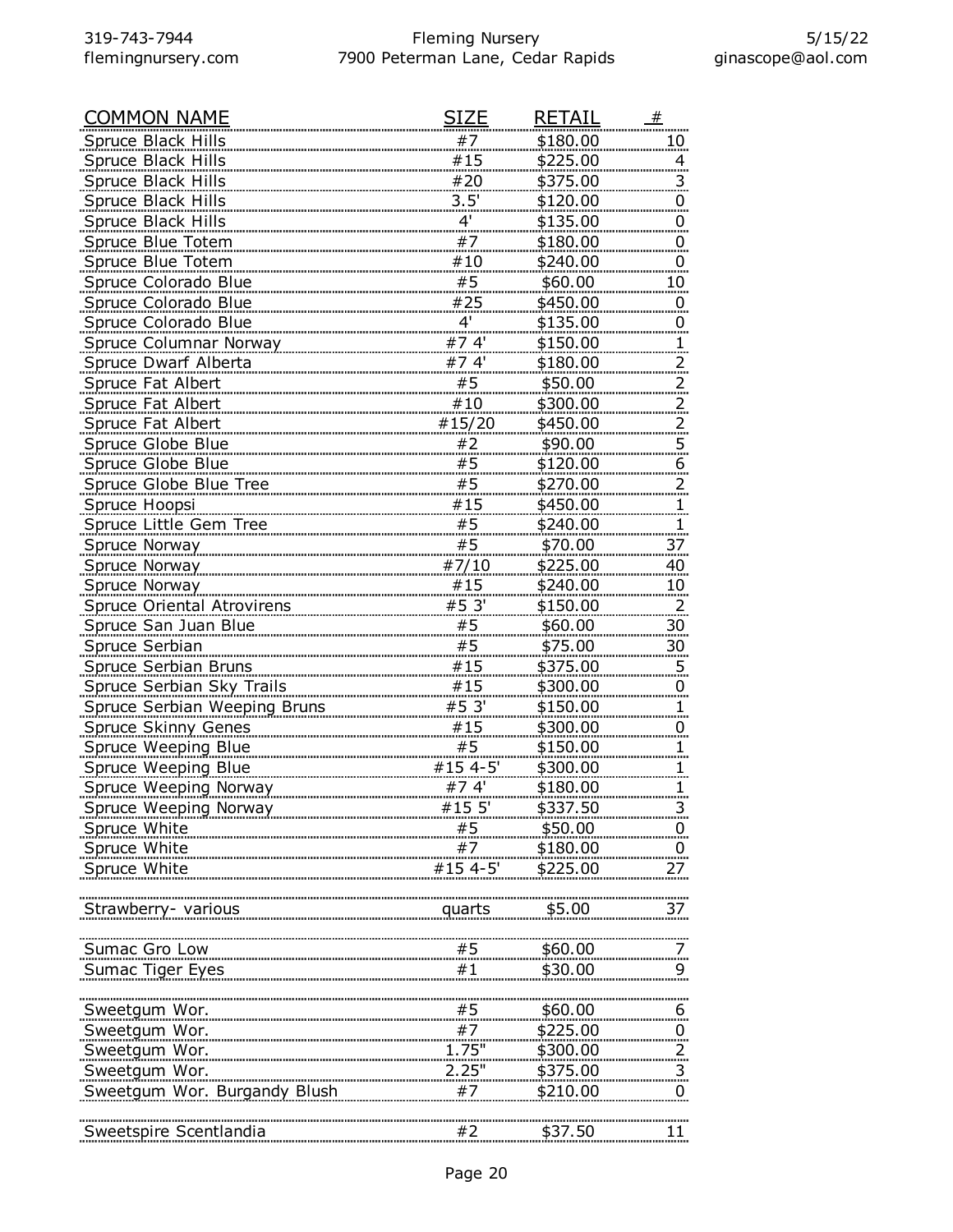| <b>COMMON NAME</b>          | SIZF       | RETAIL   | #                                |
|-----------------------------|------------|----------|----------------------------------|
|                             |            |          |                                  |
| Sycamore American           | #5         | \$50.00  | $\overline{0}$                   |
| Sycamore Bloodgood          | #7         | \$210.00 | <u>2</u>                         |
| Sycamore Bloodgood          | #15 2"     | \$300.00 | $\mathbf{1}$                     |
| Sycamore Bloodgood          | #20 2"     | \$375.00 | $\overline{5}$                   |
| Sycamore Bloodgood          | #25 3"     | \$450.00 | $\overline{0}$                   |
| <b>Sycamore Exclamation</b> | #3         | \$60.00  | $\overline{0}$                   |
| Sycamore Exclamation        | #7         | \$225.00 | $\overline{a}$                   |
| <b>Sycamore Exclamation</b> | #15 1.75"  | \$337.50 | 1                                |
| <b>Sycamore Exclamation</b> | 2.25"      | \$375.00 | $\overline{a}$                   |
| Sycamore Exclamation        | 2.5"<br>3" | \$412.50 | $\overline{a}$                   |
| <b>Sycamore Exclamation</b> | #7         | \$525.00 | $\overline{1}$                   |
| Sycamore Rockford Road      | #15        | \$165.00 | $\mathbf{1}$                     |
| Sycamore Silverwood         |            | \$300.00 | 5                                |
| <b>Tulip Tree</b>           | #5         | \$60.00  |                                  |
| <b>Tulip Tree</b>           | #7         | \$210.00 | $\overline{5}$                   |
| <b>Tulip Tree</b>           | #10        | \$255.00 | $\overline{0}$                   |
| <b>Tulip Tree</b>           | #15        | \$375.00 | $\overline{0}$<br>$\overline{5}$ |
| <b>Tulip Tree</b>           | #25        | \$450.00 | $\overline{a}$                   |
| <b>Tulip Tree</b>           | 2"         | \$337.50 | <u>0</u>                         |
| <b>Tulip Tree</b>           | 2.25"      | \$375.00 | $\overline{a}$                   |
| <b>Tulip Tree</b>           | 2.5"       | \$412.50 | 2                                |
|                             |            |          |                                  |
| Turkish Filbert             | #5         | \$75.00  | 10                               |
| Turkish Filbert             | 1.25"      | \$225.00 | 5                                |
|                             |            |          |                                  |
| Veronica Aztec Gold         | #1         | \$15.00  | $\overline{4}$                   |
| Veronica Blue Sprite        | #1         | \$15.00  | $\overline{a}$                   |
| Veronica Kiss The Sky       | #2         | \$15.00  | $\overline{z}$                   |
| Veronica Mona Lisa          | #1         | \$15.00  | 3                                |
|                             |            |          |                                  |
| Viburnum Alfredo            | #2         | \$30.00  | 6                                |
| Viburnum Alfredo            | #5         | \$60.00  | 0                                |
| Viburnum Alleghany          | #2         | \$30.00  |                                  |
| Viburnum Alleghany          | #10        | \$120.00 | 12.                              |
| Viburnum Autumn Jazz        | #74'       | \$90.00  | $\overline{0}$                   |
| Viburnum Blue Muffin        | #5.        | \$60.00  | $\overline{2}$                   |
| Viburnum Blue Muffin        | #15 6'     | \$150.00 | $\overline{z}$                   |
| Viburnum Chicago Lustre     | #5 3'      | \$60.00  | $\overline{5}$                   |
| Viburnum Korean Spice       | #2         | \$60.00  | $\overline{2}$                   |
| Viburnum Mohican            | #2         | \$30.00  | <u>17 </u>                       |
| Viburnum Mohican Tree       | #15        | \$180.00 | $\mathbf{1}$                     |
| Viburnum Nanum              | #1         | \$30.00  | $\frac{2}{\pi}$                  |
| Viburnum Snowball Bush      | #5         | \$90.00  | 6                                |
| Viburnum Spring Red         | #2         | \$30.00  | 3                                |
|                             |            |          |                                  |
| <b>Walnut Black</b>         | #5         | \$60.00  | 4                                |
| Walnut Black                | #7         | \$180.00 | $\overline{0}$                   |
| Walnut English              | #7         | \$180.00 | 6                                |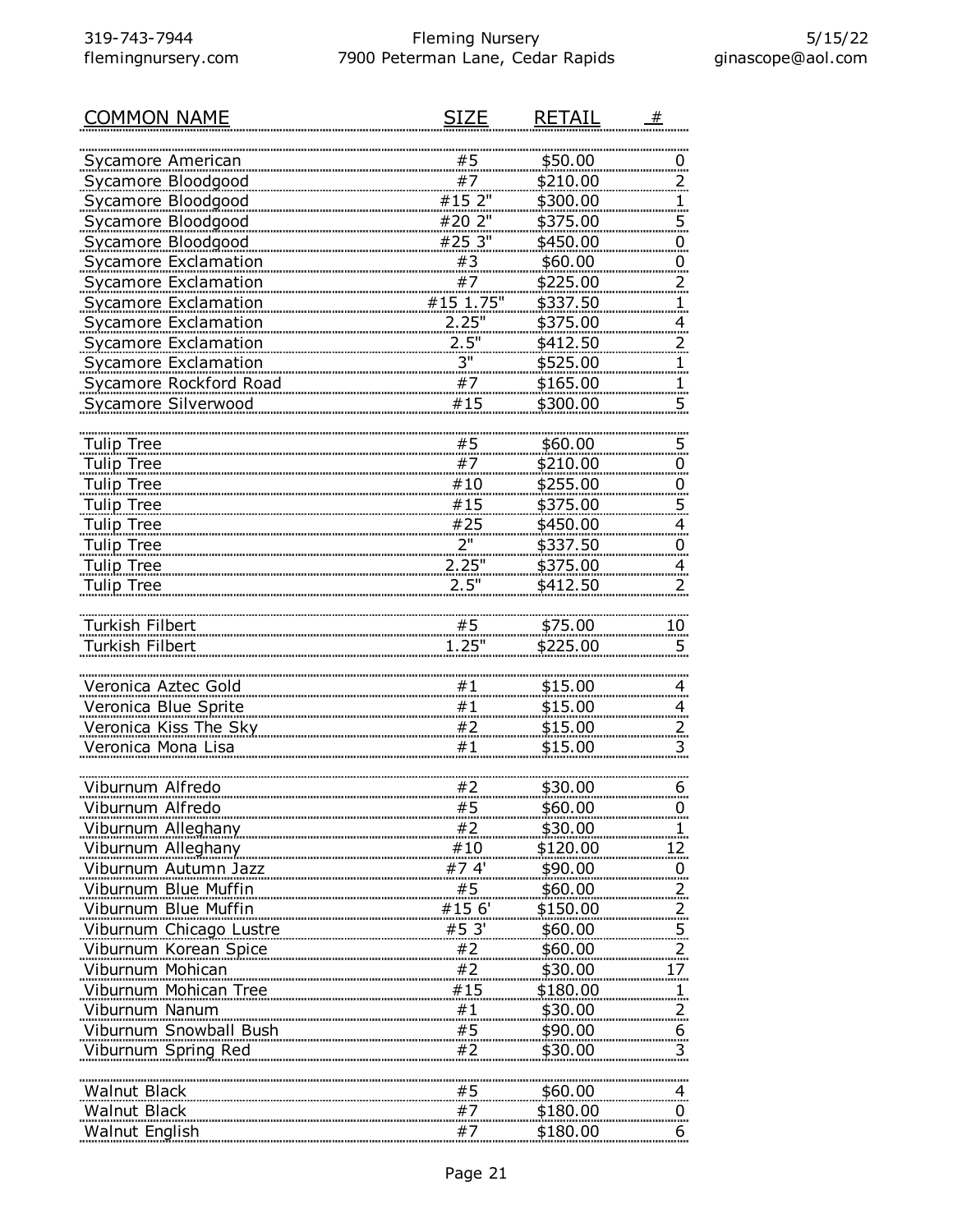| COMMON NAME                    | SIZE  | <b>RETAIL</b> | #                       |
|--------------------------------|-------|---------------|-------------------------|
|                                |       |               |                         |
| Weigela Crimson Kisses         | #1    | \$30.00       | 20                      |
| Weigela Crimson Kisses         | #3    | \$52.50       | 4                       |
| Weigela Dark Horse             | #2    | \$30.00       | <u> 12 </u>             |
| Weigela Fine Wine              | #2    | \$37.50       | $\overline{3}$          |
| Weigela Golden Jackpot         | #2    | \$60.00       | $\overline{0}$          |
| <b>Weigela Lime Snippet</b>    | #5    | \$75.00       | 9                       |
| Weigela Midnight Wine          | #2    | \$37.50       | 14                      |
| Weigela My Monet               | #5    | \$75.00       | 0                       |
| Weigela My Monet Purple Effect | #2    | \$37.50       | 4                       |
| Weigela My Monet Purple Effect | #3    | \$60.00       | $\overline{0}$          |
| Weigela My Monet Sunrise       | #5    | \$75.00       | $\overline{0}$          |
| Weigela Sonic Bloom Red        | #2    | \$37.50       | 4                       |
| Weigela Spilled Wine           | #2    | \$30.00       | 7                       |
| Weigela Spilled Wine           | #5    | \$75.00       | <u>2</u>                |
| Weigela Sunny Side Up          | #2    | \$30.00       | 18                      |
| Weigela Trilogy                | #2    | \$30.00       | 1.                      |
| Weigela Trilogy                | #3    | \$60.00       | $\overline{0}$          |
| Weigela Very Fine Wine         | #2    | \$30.00       | 10                      |
| Weigela Wine and Roses         | #7    | \$115.00      | 14                      |
|                                |       |               |                         |
| <b>Willow Artic Blue Tree</b>  | #10   | \$255.00      | 2.                      |
| Willow Corkscrew               | #10   | \$255.00      | $\overline{z}$          |
| Willow Golden Curls            | #7    | \$210.00      | $\overline{5}$ .        |
| Willow Golden Weeping          | #15   | \$225.00      | $\overline{\mathbf{3}}$ |
| Willow Mt Aso                  | #5    | \$75.00       | 6                       |
| Willow Nashiki Shrub           | #1    | \$30.00       |                         |
| Willow Nashiki Tree            | #7    | \$225.00      | 6                       |
| Willow Weeping- grafted        | #7    | \$240.00      | $\overline{0}$          |
| Willow Wisconsin Weeping       | #15   | \$225.00      | 0                       |
|                                |       |               |                         |
| Yellowwood                     | #5    | \$70.00       |                         |
| Yellowwood                     | #10   | \$255.00      | Ü                       |
| Yellowwood                     | 1.75' | \$300.00      | $\overline{0}$          |
| Yellowwood                     | #15   | \$375.00      | 4                       |
| Yellowwood Perkins Pink        | #15   | \$300.00      | 15                      |
|                                |       |               |                         |
| Yew Capitata Pyramid           | #7    | \$120.00      | 3                       |
| Yew Denisiformus               | #2    | \$60.00       |                         |
| Yew Denisiformus               | #5    | \$90.00       |                         |
|                                |       |               |                         |
|                                |       |               |                         |
|                                |       |               |                         |
|                                |       |               |                         |
|                                |       |               |                         |
|                                |       |               |                         |
|                                |       |               |                         |
|                                |       |               |                         |
|                                |       |               |                         |
|                                |       |               |                         |